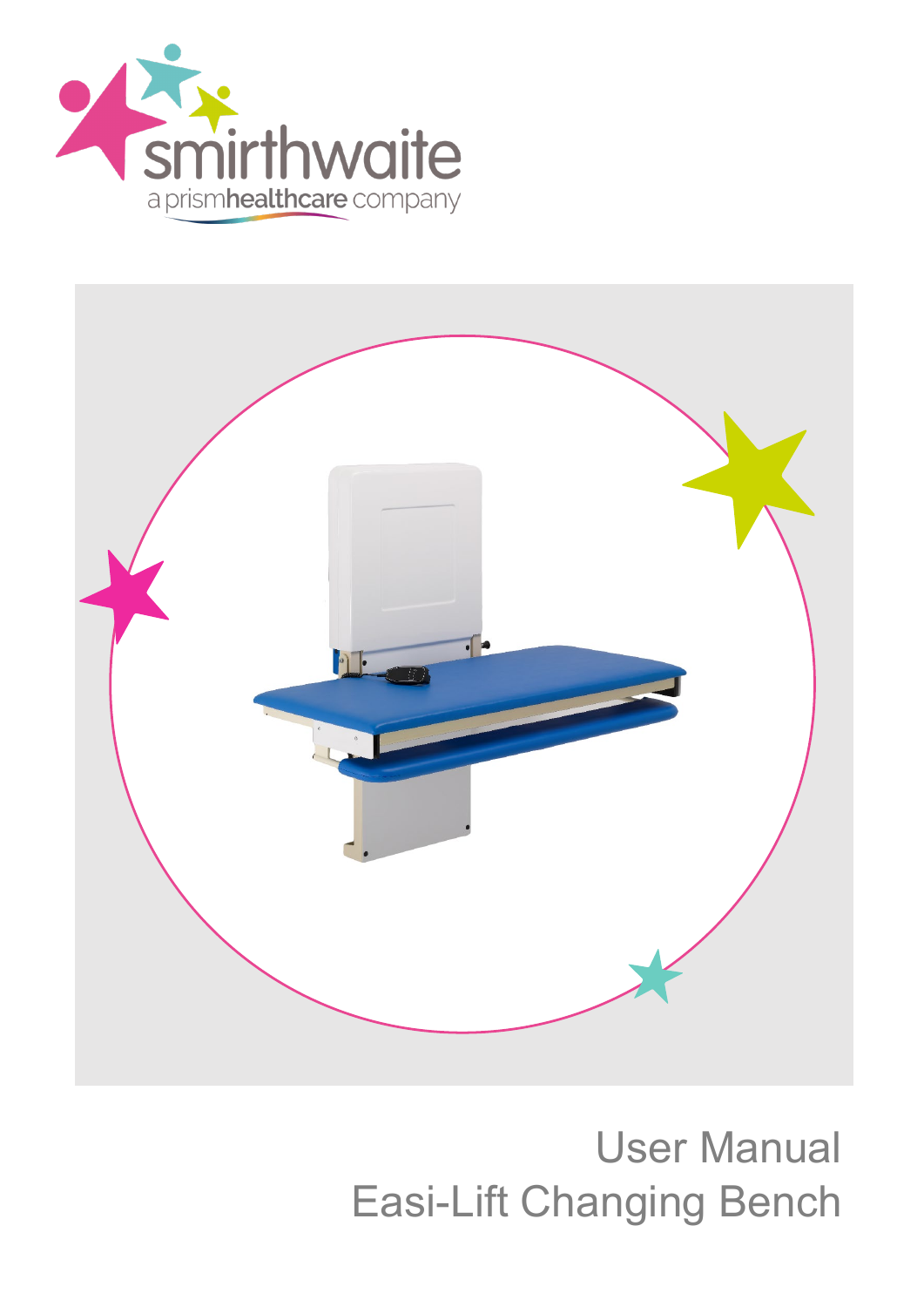#### **CONTENTS**

| Contents |       |  |
|----------|-------|--|
| 1.0      |       |  |
| 1.1      |       |  |
| 1.2      |       |  |
| 1.3      |       |  |
| 1.4      |       |  |
| 1.5      |       |  |
|          | 1.5.1 |  |
| 1.6      |       |  |
|          | 1.6.1 |  |
| 1.7      |       |  |
| 1.8      |       |  |
| 1.9      |       |  |
| 1.10     |       |  |
| 2.0      |       |  |
| 2.1      |       |  |
| 2.2      |       |  |
| 3.0      |       |  |
| 3.1      |       |  |
| 3.2      |       |  |
| 3.3      |       |  |
| 3.4      |       |  |
| 4.0      |       |  |
| 4.1      |       |  |
| 4.2      |       |  |
|          | 4.2.1 |  |
|          | 4.2.2 |  |
| 4.3      |       |  |
| 4.4      |       |  |
| 5.0      |       |  |
| 5.1      |       |  |
| 5.2      |       |  |
| 5.3      |       |  |
| 5.4      |       |  |
| 5.5      |       |  |
| 5.6      |       |  |
| 5.7      |       |  |
| 6.0      |       |  |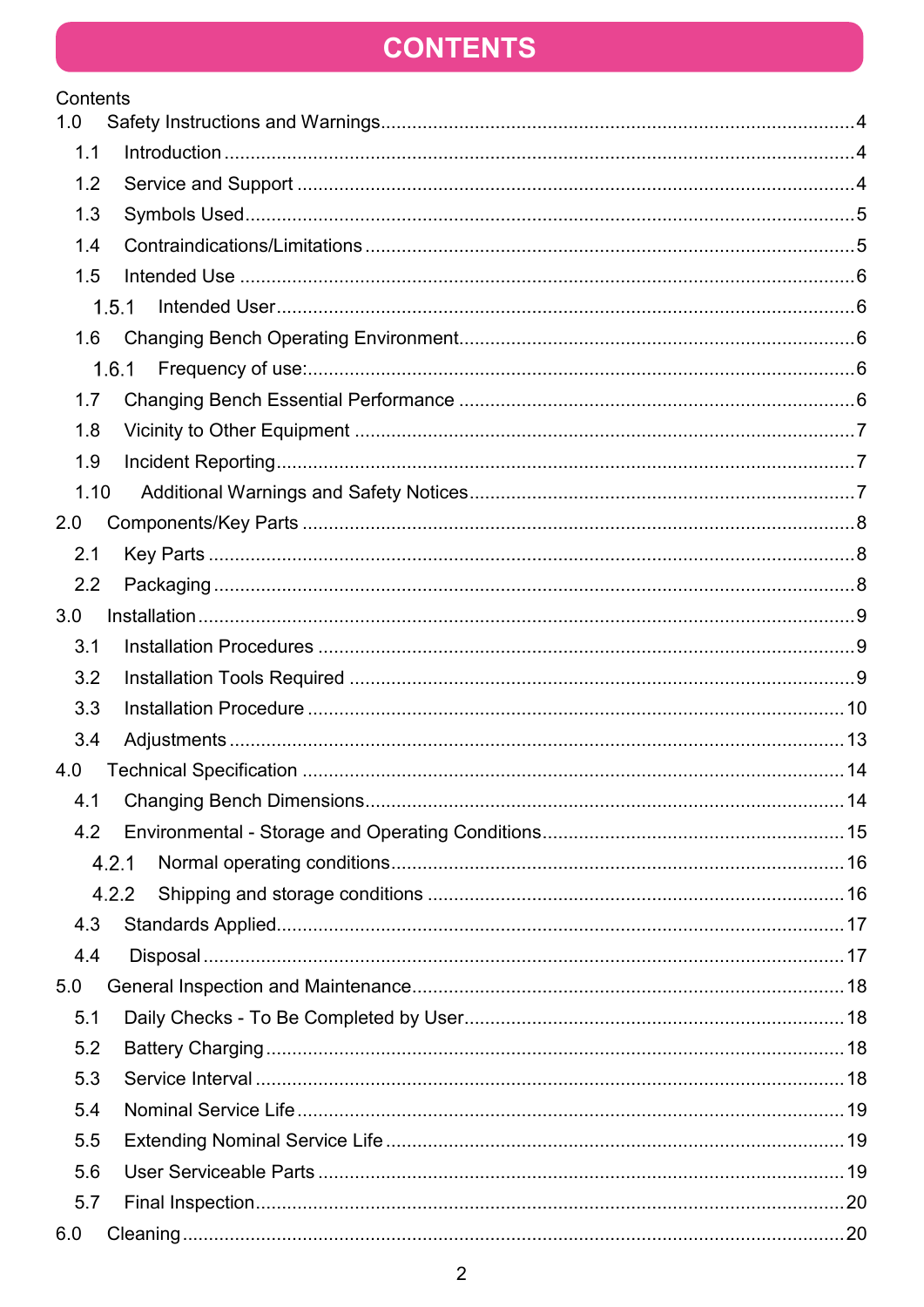#### **CONTENTS**

| 8.0 |  |  |
|-----|--|--|
|     |  |  |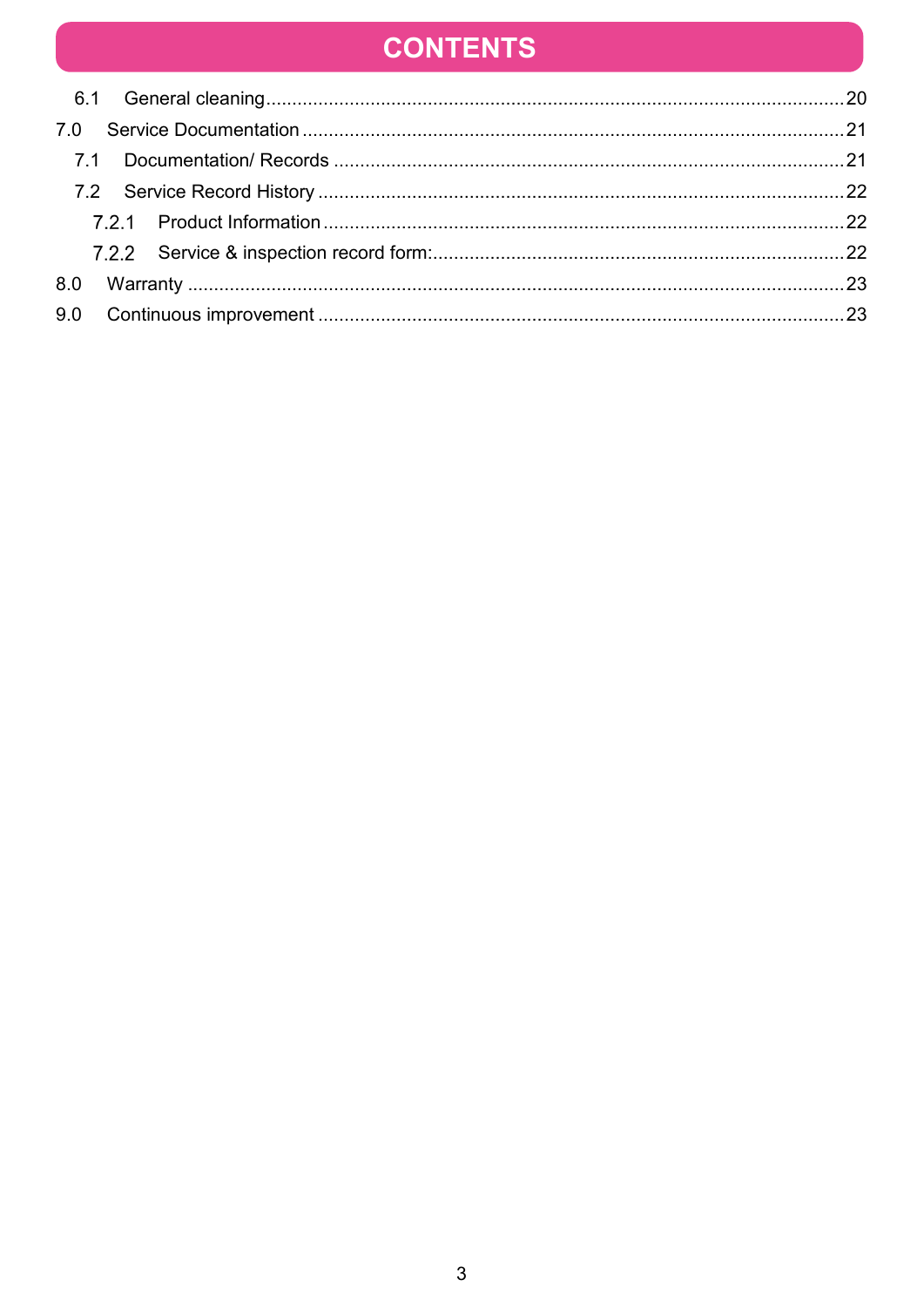# <span id="page-3-0"></span>**1.0 SAFETY INSTRUCTIONS AND WARNINGS**

## <span id="page-3-1"></span>**1.1 Introduction**

The information in this manual is important to your safety.



Please read and understand this manual in its entirety before using your Easi-Lift Changing Bench.

**If you require larger print or videos – these are available on the Smirthwaite website: www.smirthwaite.co.uk/product/Easi-Lift-Changing-Bench/**

The information in this manual is important for the safety of anyone near the Easi-Lift Changing Bench and must be read and understood to help prevent injuries. It is also crucial to the proper operation and maintenance of the Easi-Lift Changing Bench.

Store this manual with the documents included with the Changing Bench. The Easi-Lift Changing Bench is designed to be used in conjunction with approved accessories. Please refer to any user guides supplied with these components while reviewing this manual.

Contents of this manual are subject to change without prior notice.



Unauthorised modifications on any Smirthwaite product may affect its safety. The manufacturer will not be held responsible for any accident, incident or deficiencies of performance that occur as a result of any unauthorised modification to its products.

## <span id="page-3-2"></span>**1.2 Service and Support**

To ensure the safety and continued good function of your product, routine service must be performed on your Easi-Lift Changing Bench.

For further details, see section [5.0](#page-17-0) [General Inspection and Maintenance.](#page-17-0)

As well as inspections and simple checks completed by the user, every 1 year a service must be completed by Smirthwaite Ltd authorised trained service staff.

Contact your local authorised Smirthwaite dealer if you:

- Need more information.
- Have any questions about the use or maintenance of your Easi-Lift Changing Bench.
- Notice any change in the performance of your Changing Bench.
- Want to report an unexpected occurrence.
- Want to arrange a service.

Contact details of your local Smirthwaite dealer are shown on the last page of this manual.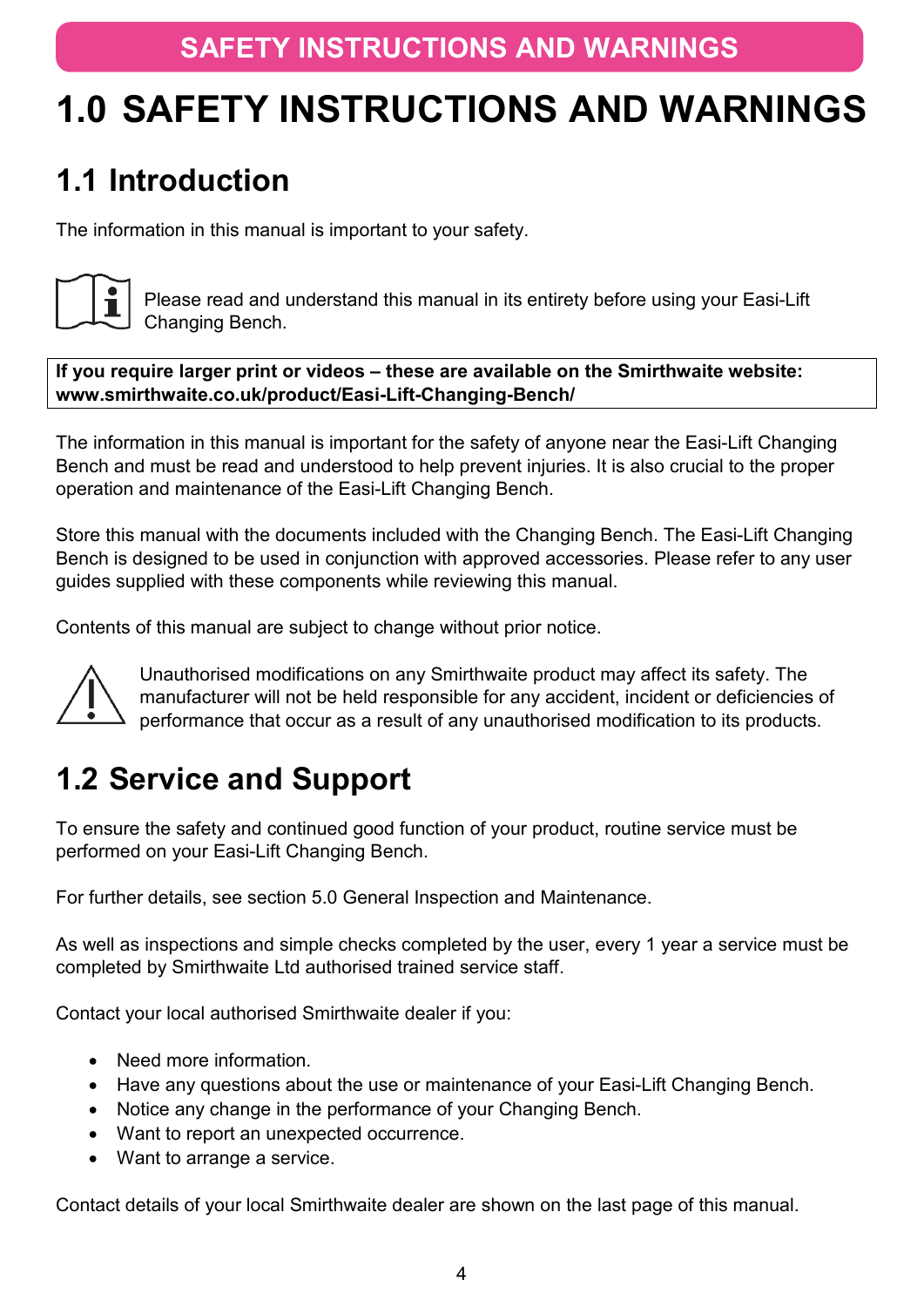#### <span id="page-4-0"></span>**1.3 Symbols Used**

|                   | <b>Consult instructions before</b><br>use                                                                                               |                  | Caution                                                                                                                      |
|-------------------|-----------------------------------------------------------------------------------------------------------------------------------------|------------------|------------------------------------------------------------------------------------------------------------------------------|
|                   | Class II Equipment -<br>electrical equipment in<br>which protection against<br>electric shock does not rely<br>on basic insulation only | <b>SWL</b>       | Safe Working Load<br>represents the maximum<br>load rated for safe operation                                                 |
|                   | Manufacturer                                                                                                                            |                  | Date of manufacture                                                                                                          |
| <b>THIS WAY L</b> | Packaging indicator - This<br>way up                                                                                                    |                  | Packaging indicator - Keep<br>dry                                                                                            |
| <b>SN</b>         | Serial number                                                                                                                           |                  | For internal use only                                                                                                        |
|                   | Please observe local laws<br>on recycling                                                                                               | $IP_{N_1N_2}$    | Degree of protection<br>provided by enclosure.<br>N <sub>1</sub> : Ingress of particles<br>N <sub>2</sub> : Ingress of water |
|                   | Temperature range                                                                                                                       | %                | Humidity range                                                                                                               |
|                   | Type 'B' applied part                                                                                                                   |                  | Type 'BF' applied part                                                                                                       |
| <b>MD</b>         | <b>Medical Device</b>                                                                                                                   | EC<br><b>REP</b> | Authorised representative in<br>the European Community                                                                       |

## <span id="page-4-1"></span>**1.4 Contraindications/Limitations**

There are no known "contraindications" associated with the usage of the Easi-Lift Changing Bench and its accessories, provided they are used as per manufacturer's recommendations and guidelines.

Smirthwaite Ltd. does not recommend a required number of care givers for the use of our products. This information and recommendation can only be provided after a thorough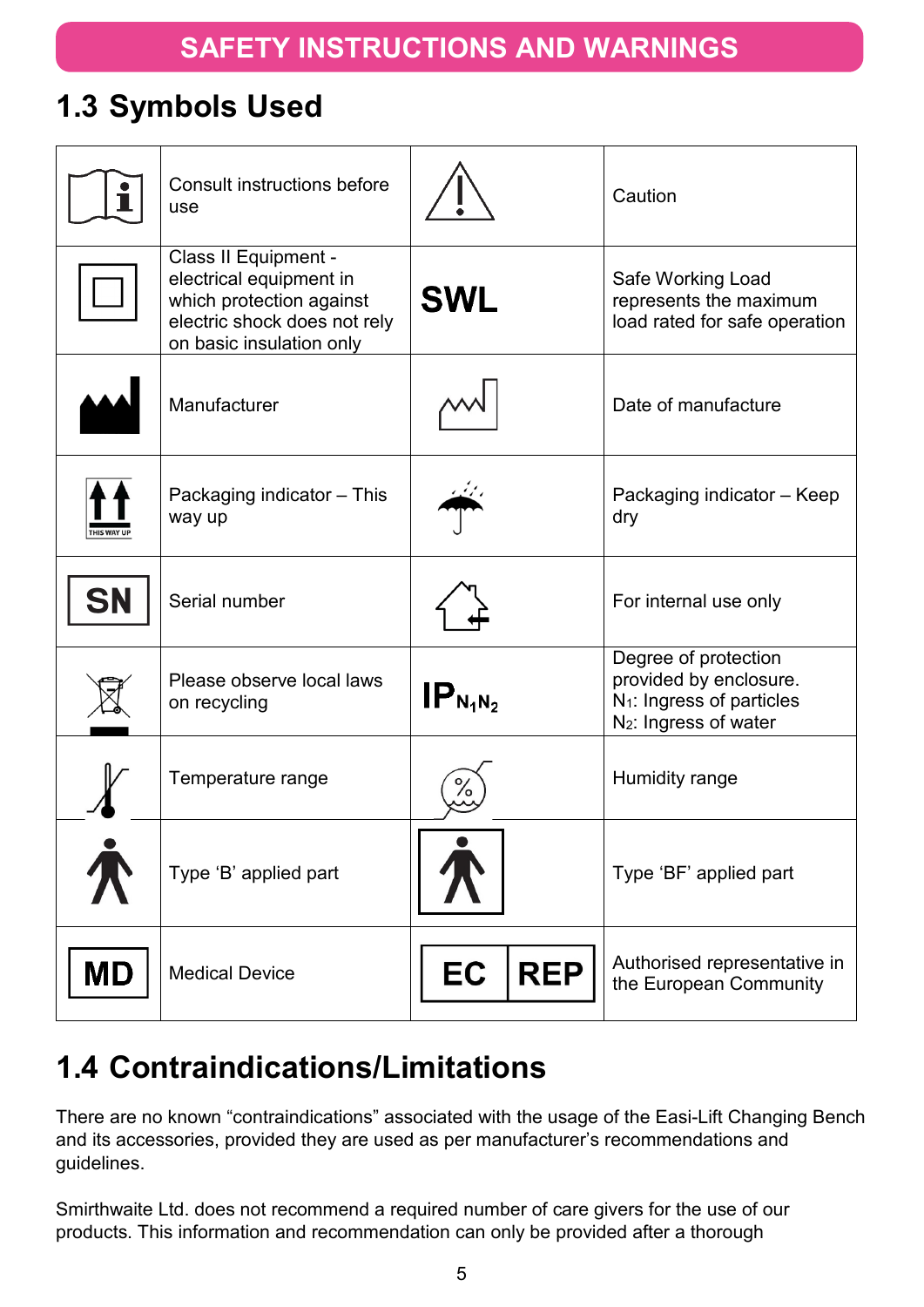#### **SAFETY INSTRUCTIONS AND WARNINGS**

personalised, case specific assessment, as there are many factors that can influence these decisions.

#### <span id="page-5-0"></span>**1.5 Intended Use**



For internal use only.

Intended to support a recumbent patient for changing purposes

#### <span id="page-5-1"></span>**1.5.1 Intended User**

The Easi-Lift has been designed for use by a child's carer, therapist, and/or teaching staff who will maintain and clean the Changing Bench as per the recommended guidelines in section [6.0](#page-19-1) [Cleaning.](#page-19-1)



The Easi-Lift is designed to be checked and adjusted by a therapist to ensure the child is positioned correctly.

## <span id="page-5-2"></span>**1.6 Changing Bench Operating Environment**

The Easi-Lift Changing Bench is suitable for use within the professional health care facility environment as well as the home health care environment.

The Changing Bench is not intended to be used in environments where there are rapid changes in the environmental temperature and humidity during intended use.

The Easi-Lift is intended for indoor use only; the normal operating conditions are as follows:

- A. Temperature: 41°F to 86°F (+5°C to 40°C)
- B. Relative Humidity: 15 to 90%, non-condensing, but not requiring a water vapour pressure greater than 50hPa.
- C. Atmospheric Pressure: 700hPa to 1060hPa.
- D. Ambient luminance 50 500 lux.
- <span id="page-5-3"></span>E. Viewing distance: 0 metre to 1.5 metre

#### **Frequency of use:**

<span id="page-5-4"></span>The Easi-Lift can be used without any frequency restrictions.

#### **1.7 Changing Bench Essential Performance**

The essential performance of the Changing Bench is defined as:

Indicated for use by anyone weighing 150kg or less requiring assistance to change due to disability, injury or age-related immobility.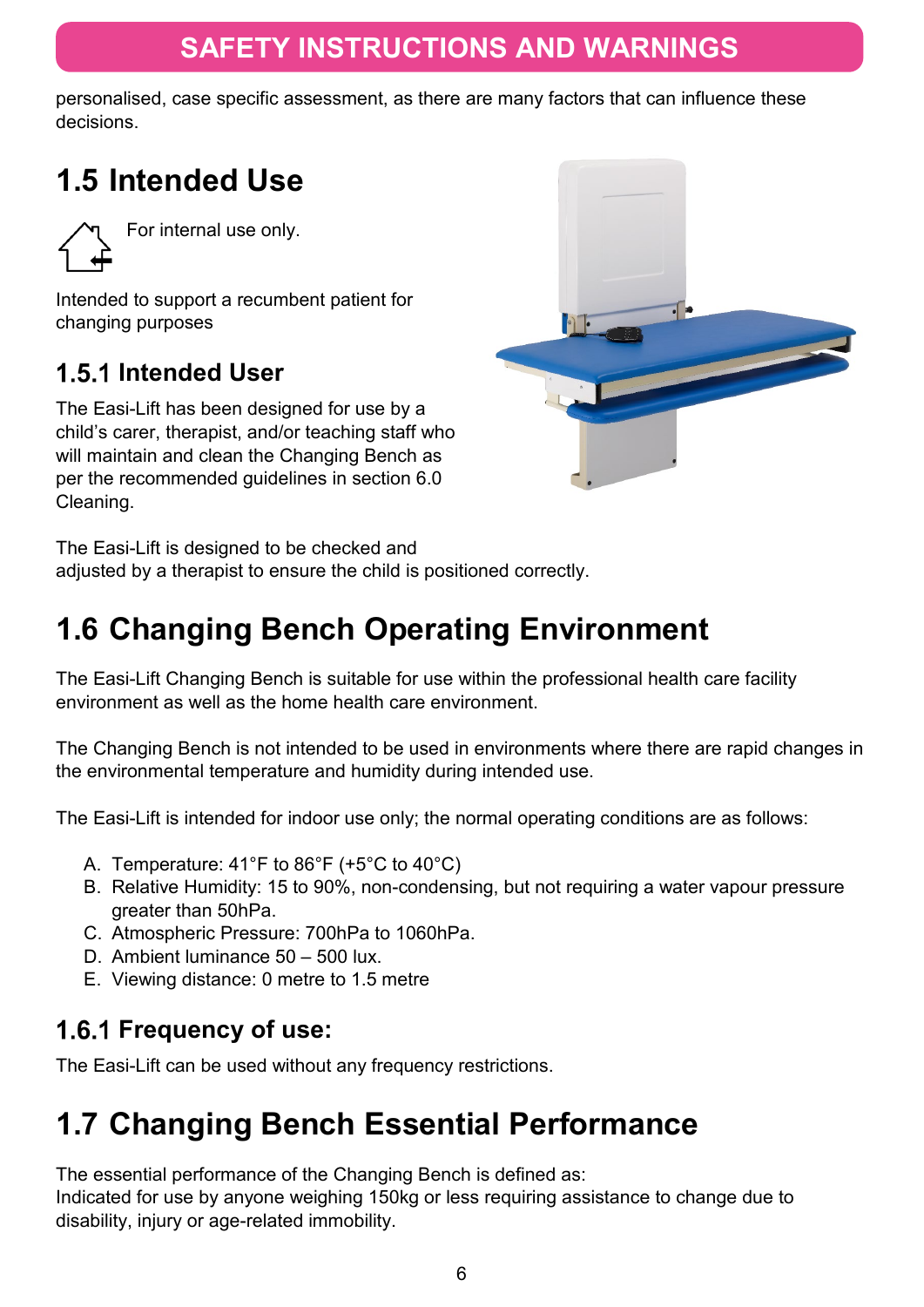## <span id="page-6-0"></span>**1.8 Vicinity to Other Equipment**

Use of this equipment stacked with other equipment should be avoided, unless the equipment is an approved accessory.

Contact your local authorised dealer if assistance is required – contact details on the last page of this manual.

## <span id="page-6-1"></span>**1.9 Incident Reporting**

If, during the use of this device or as a result of its use a serious incident has occurred, please report it to the manufacturer and the competent authority of the member state in which the user and/or patient is established.

## <span id="page-6-2"></span>**1.10 Additional Warnings and Safety Notices**

- DO NOT attempt to install and use this product in a wet room. Please follow installation instructions as described in Section 5 carefully and thoroughly.
- The user should NOT be left unattended whilst on the changing table. Always ensure a responsible therapist or carer is in attendance.
- The Easi Lift changing table height should NEVER be adjusted without a carer in attendance.
- Always ensure the safety side is in the 'up' position once a patient is on the table.
- When storing the product vertically (up position), check to ensure that the locking plunger pin is fully engaged.
- When not in use for periods of time, isolate the electrical supply.
- Always keep this product away from naked flames, cigarettes and sources of heat including open fireplaces, radiators and heaters.
- Regular maintenance checks and cleaning are essential for the safe use of this equipment (see care and maintenance section).
- DO NOT fit parts or accessories of other manufacturers to this product unless authorised to do so in writing by G&S Smirthwaite Ltd. Failure to follow these instructions will not only invalidate the guarantee but could make the product dangerous to use. G&S Smirthwaite Ltd will not accept liability for any injury or damage incurred through such malpractices. Any repairs required must be carried out by G&S Smirthwaite Ltd authorised personnel.
- If any part is loose, damaged or functioning incorrectly, DO NOT use until rectified.
- The Easi Lift changing table is CE marked. This certifies that it meets all relevant European safety requirements.
- If you believe the product or any fitted accessory to be faulty at any time, DO NOT USE contact Smirthwaite by telephone on +44 (0)1626 835552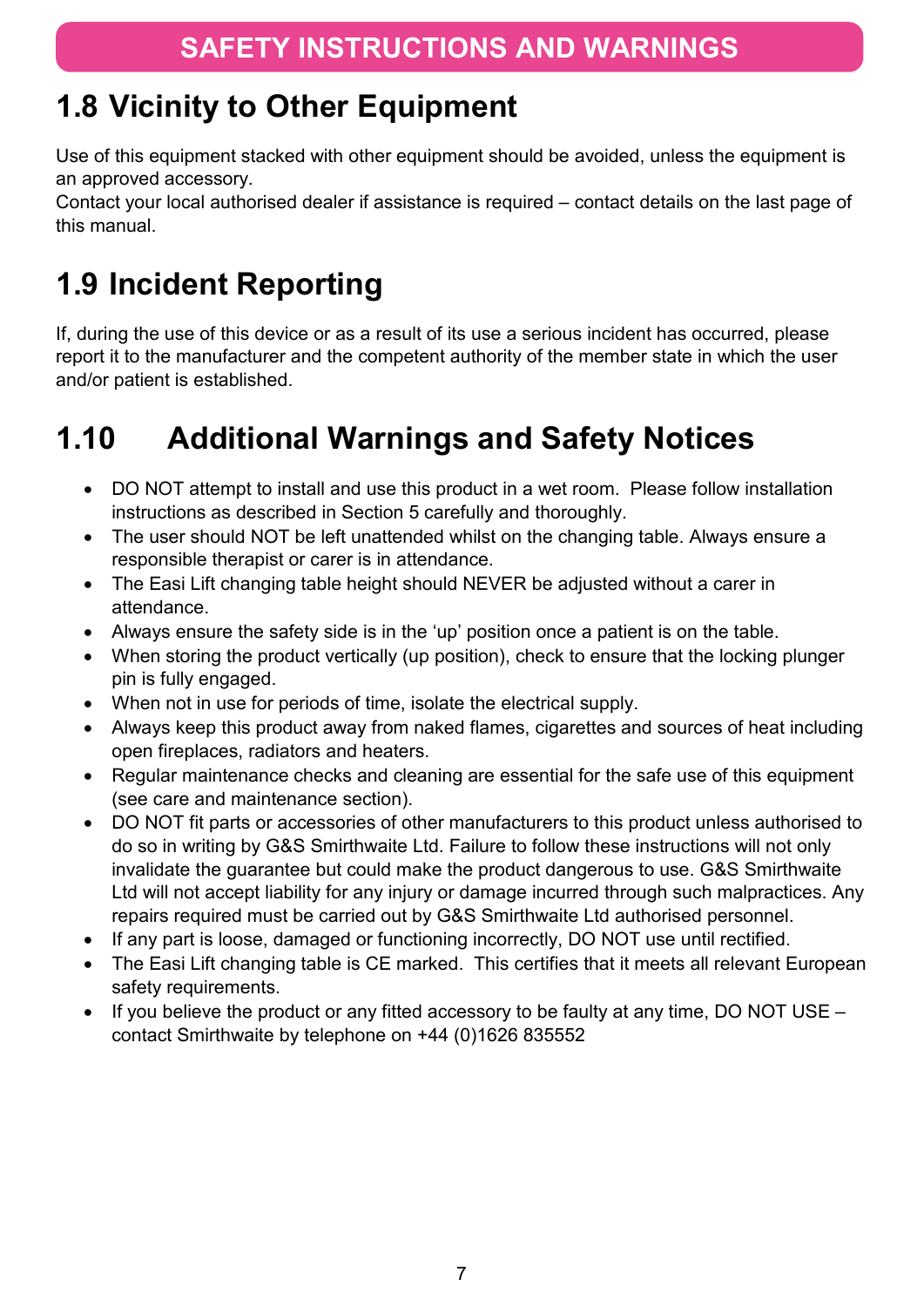#### **COMPONENTS/ KEY PARTS**

# <span id="page-7-0"></span>**2.0 COMPONENTS/KEY PARTS**

## <span id="page-7-1"></span>**2.1 Key Parts**

When delivered, the Changing Bench will be supplied fully assembled. Always turn hand wheels, levers and screws clockwise to tighten or anti-clockwise to loosen. Conveniently packaged in a single box, the following components are included with your new Easi-Lift Changing Bench:



## <span id="page-7-2"></span>**2.2 Packaging**

- When delivered, the Changing Bench will be supplied fully assembled.
- If your order has been supplied as a custom kit, please ensure you follow both the instructions documented in this User Manual **and** any additional instructions supplied.
- Please take note of any instructions on the packaging/box when unpacking.
- Once the Changing Bench has been carefully unpacked, please check all parts.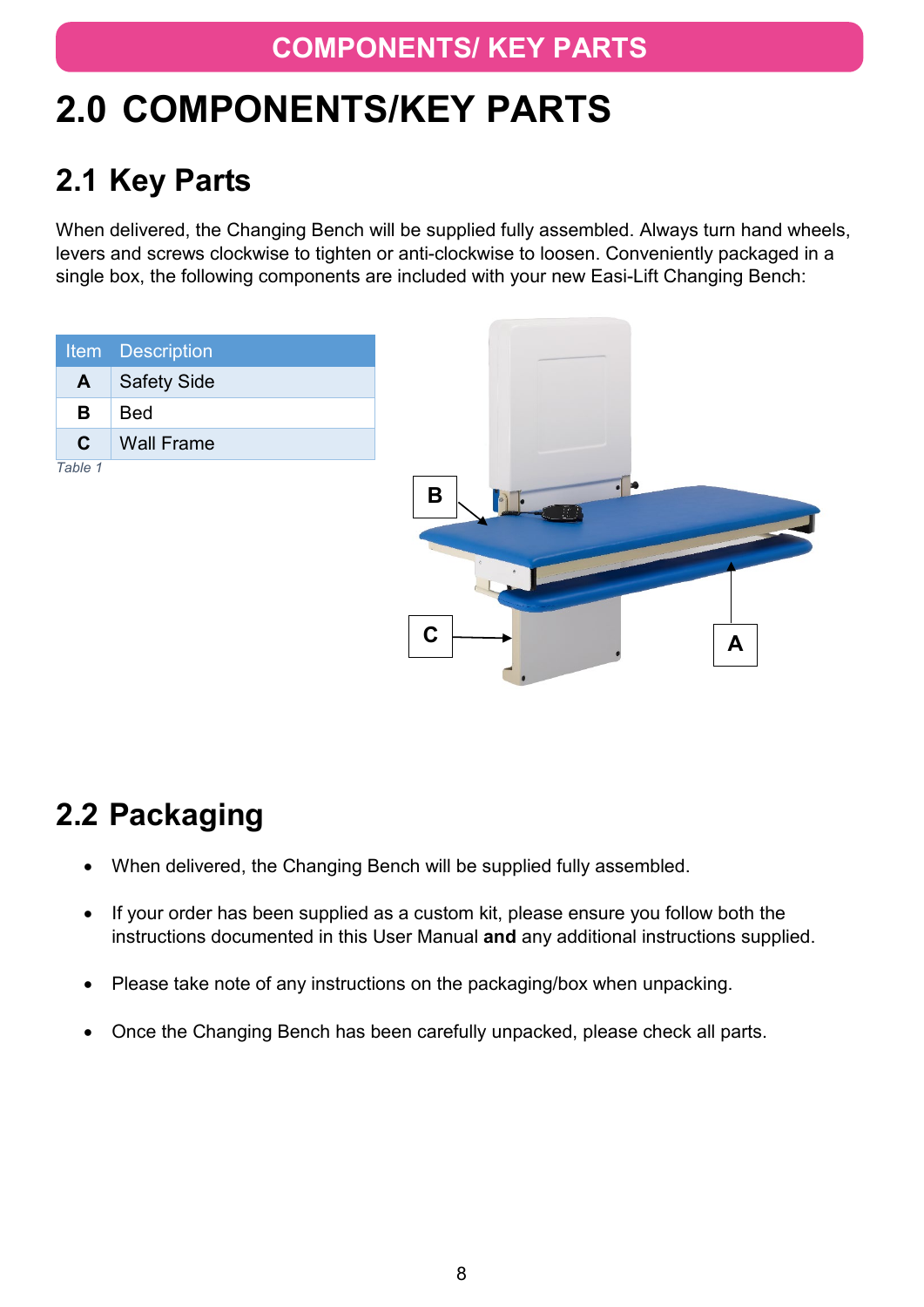# <span id="page-8-0"></span>**3.0 INSTALLATION**

When delivered, the Changing Bench will be supplied fully assembled. Always turn hand wheels, levers and screws clockwise to tighten or anti-clockwise to loosen.

#### <span id="page-8-1"></span>**3.1 Installation Procedures**

- Changing benches/tables are normally installed in small rooms with limited space. In such circumstances it is vitally important to take accurate measurements of the whole room in question, and make a plan to scale if possible.
- Ensure that the intended wall for installation is strong enough to support the weight of the changing bench plus the patient.
- If the wall is of brick or concrete construction, it will be strong enough to support the equipment without the need of the backing board.
- If the wall is of hollow or soft insulation block construction, then we would always recommend the backing board is used.
- Check for the position of dado rails, window sills, electrical power points, switches, etc. which may affect the installation.
- Check there is sufficient room around other facilities, e.g. wash basins, toilets, etc.
- Remember to take into account the safety rail dimensions check that the bench would be capable of adjustment over the height range without fouling.
- Check that doors would be clear and that access is still possible.
- Inspect the wall to see if padding/spacing is required to correct wall imperfections.
- The Easi Lift requires a 220-240V AC 50Hz or 110V AC 60Hz power supply.
- The power connection must be made in an area that is kept free from moisture or connected via a waterproofed socket with isolation switch.

## <span id="page-8-2"></span>**3.2 Installation Tools Required**

- Electric hand drill, with appropriate drill bits for wood and masonry
- Set of spanners
- Tape measure
- Spirit level
- Hammer
- Screw driver
- Personal Protection Equipment (PPE); gloves, safety glasses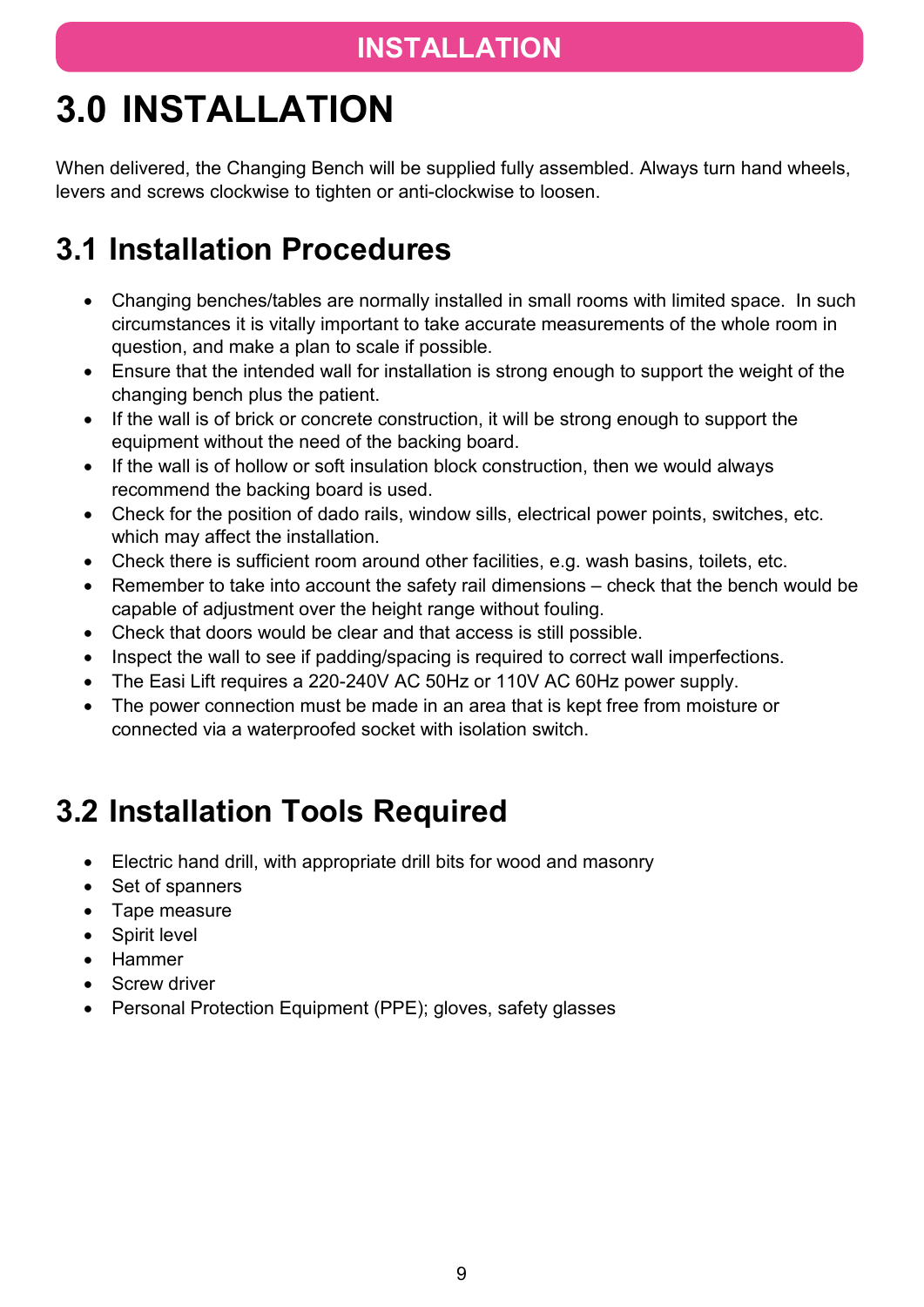#### <span id="page-9-0"></span>**3.3 Installation Procedure**

- Carefully unpack the Easi Lift and lay all parts on to the floor
- Check all components are present and check for damage that may have occurred in transit (see illustration below):





**It is strongly recommended that two people carry out the installation due to the weight of the product.**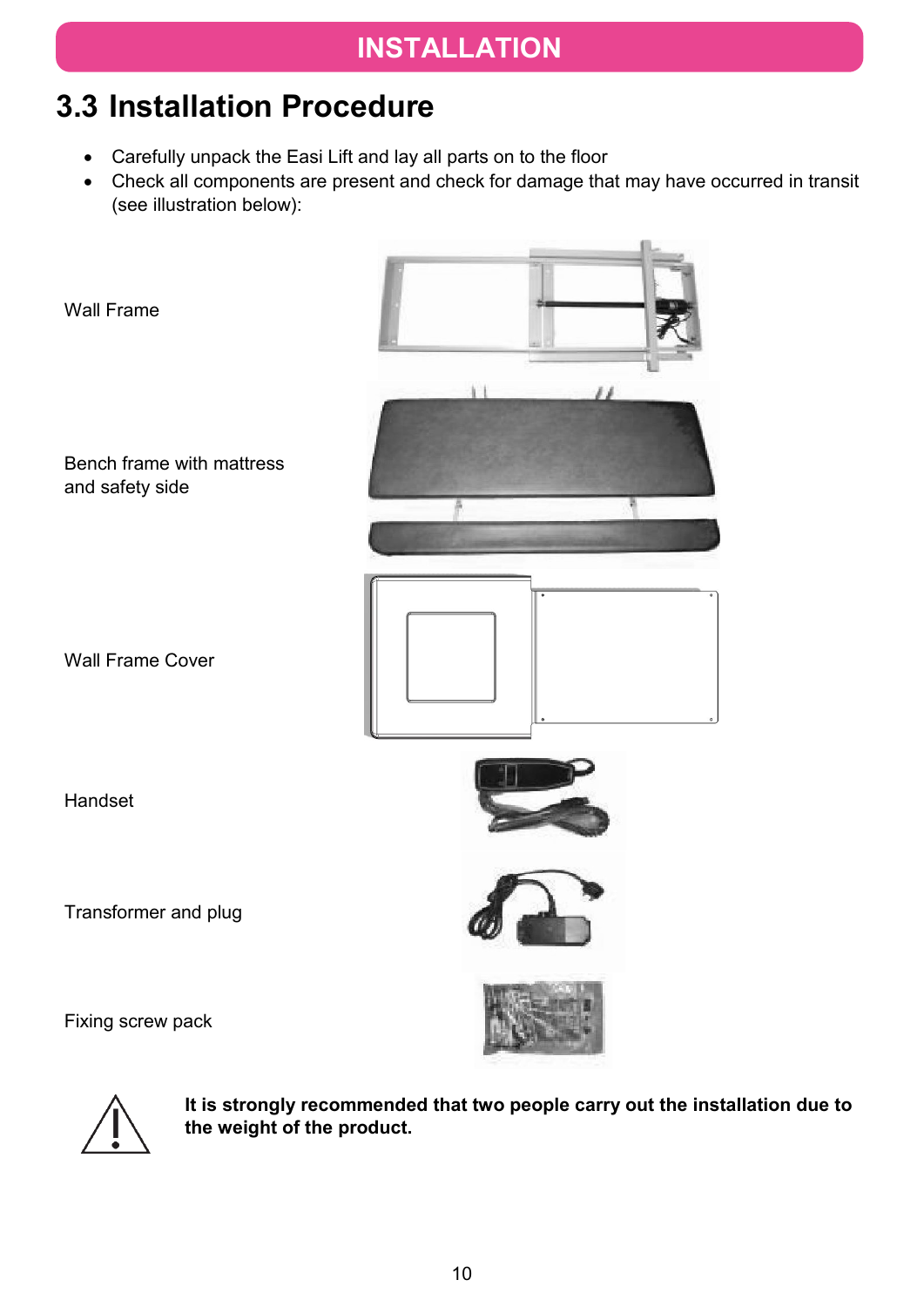- Store the wall frame cover and backing board (if ordered) safely until required
- Position the wall frame on the wall at the recommended height (300mmm) as shown opposite.
- Mark and drill the holes for the fixings.
- Where a backing board is to be used, it should be drilled to take fixing screws (minimum 8) – check the screws do not interfere with the wall frame when mounted.
- Fit the fixing bolts and loosely fit the frame to the wall or backing board, being careful not to trap the electrical cable
- Before tightening fixings, check frame is vertical in all directions, and if necessary fit packing to achieve
- Before offering up the bench frame to the wall frame, firstly remove the ball end screw that has been loosely fitted to the left-hand hinge



- The bench frame can now be fixed to the wall frame; the two hinge bolts that are loosely fitted to the wall frame should be removed, and a small amount of Loctite applied to the first 5mm.
- Offer up the bench and insert the two bolts previously prepared but do not over-tighten. The bolts must not protrude more than approx. 1mm.
- With the bench frame now in place in the horizontal position, reconnect the ball end screw previously removed and tighten with the appropriate spanner.
- The bench should now be raised into the vertical position and locked in position.
- Locate the lower end of the gas spring (which is fitted to the back of the wall frame) and fit to the ball end on the hinge of the bench frame. This can be snapped into place by pressing the cup firmly onto the ball end. To enable this to be done, it might be necessary to disengage the locking plunger and push the bench frame slightly – remember to reengage the locking plunger when finished
- The two side trims may now be fitted using the plastic push fit retainers supplied.
- Check that the gas spring functions correctly and assists in the raising of the bench make sure it is checked with the safety rail fitted.
- Connect the electrical supply and test the bench by raising and lowering to each of the limits of travel to ensure there are no obstructions.
- Confirm the plunger pin works effectively you will hear a distinct click when it engages
- The 24V transformer can now be fixed to the wall in a suitable position, or on a bracket/shelf.
- Raise and lower the bench with a load to ensure it is working satisfactorily do not repeat in rapid succession as this will put stress on the motor system and can cause damage through overheating.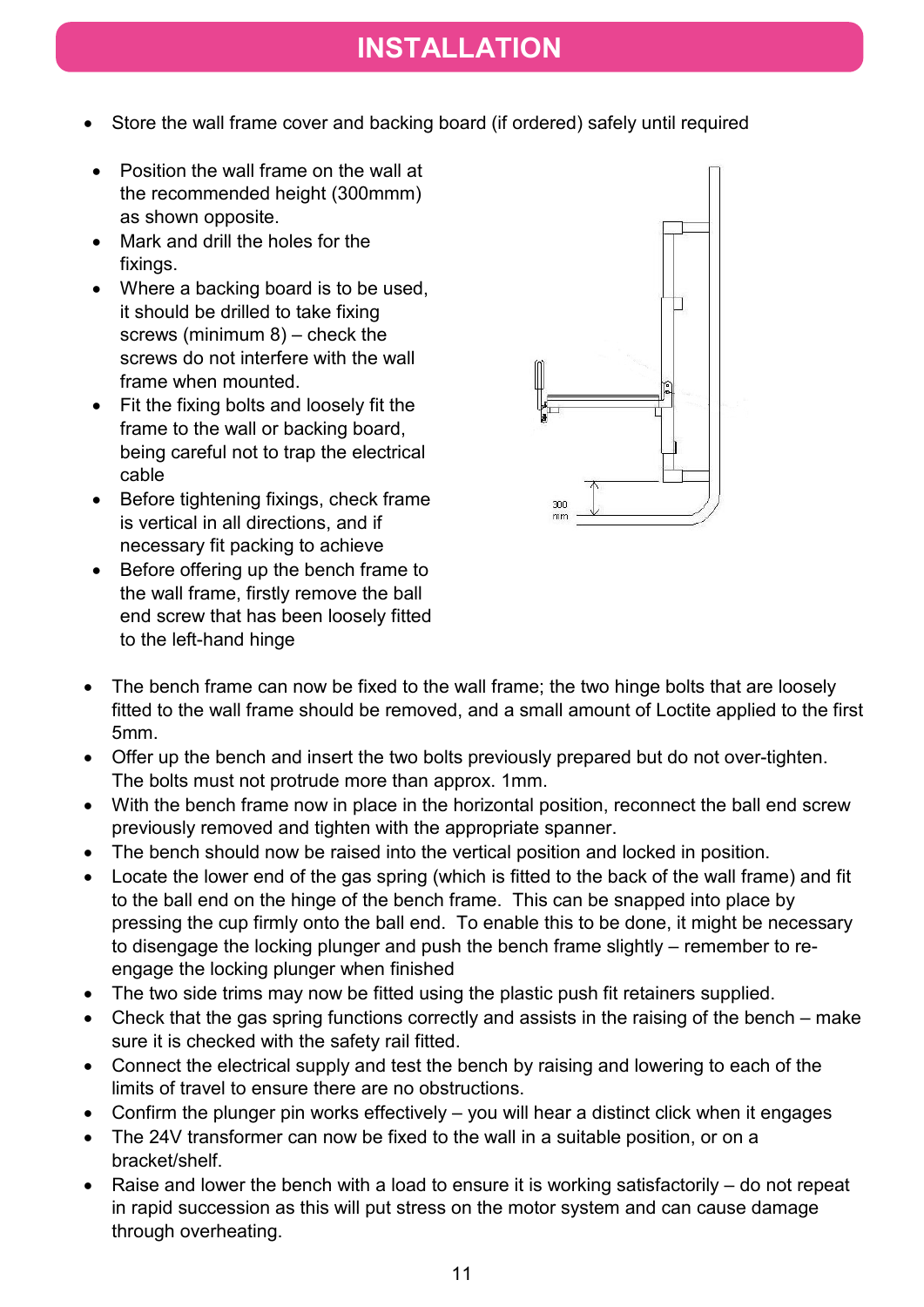- The main front cover can now be refitted and fixed into place by sliding it down behind the bench so that the Velcro holds the top firmly. Use the studs supplied to fix into place.
- Place a copy of the user instructions on the wall near to the changing bench, where it can easily be read – ensure anyone that will be using the bench is trained and familiar with correct usage.

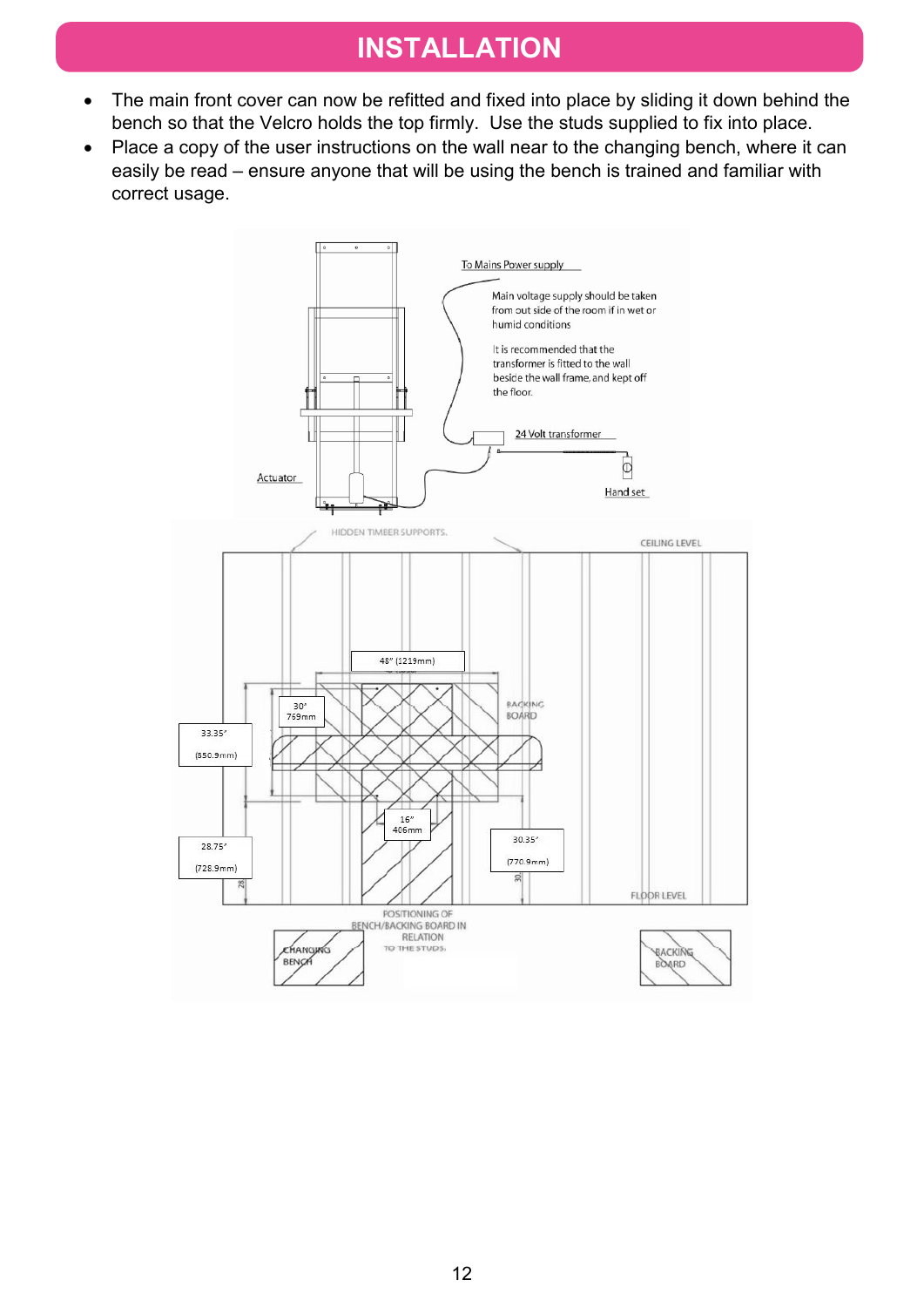#### <span id="page-12-0"></span>**3.4 Adjustments**



**For non-hoist transfers always ensure the safety side is in the fully stowed position (down). When the user has been transferred onto the Easi Lift table, please ensure safety side is in the fully upright position.**

- Ensure that the electrical supply to the changing table is ON
- The bed can be lowered from its stowed position by using one hand to gently press the mattress against the frame, and at the same time using your second hand to release the plunger locking pin which is situated by the right hand hinge (shown circled opposite).
- When unlocked, use both hands to lower the bed into the horizontal position.

- Before transferring a patient, adjust the height of the bed by using the hand controller 'Up' and 'Down' buttons/arrows, as shown opposite.
- With the patient safely transferred onto the bed, rotate the safety rail into the vertical position and allow it to drop into its retaining slot – check it is in place by gently pulling outwards (towards your body).
- The bench can now be raised to the optimum position, which will depend on the carer
- To dismount the patient, the process is the reverse of the steps described above
- Once the patient has been dismounted, ensure the bed mattress is wiped as per the cleaning instructions [\(6.0](#page-19-1) [Cleaning\)](#page-19-1).
- The bench can be stowed away by lifting it up with both hands, and when vertical press firmly to slightly compress the mattress – listen for a 'click' which indicates that the plunger locking pin has engaged into the locked position. Confirm this by gently pulling the bed toward you.

N.B. If using a hoist system for patient transfer, the patient can be lowered onto the bed when already set at the desired height, with the safety rail set to the vertical position.

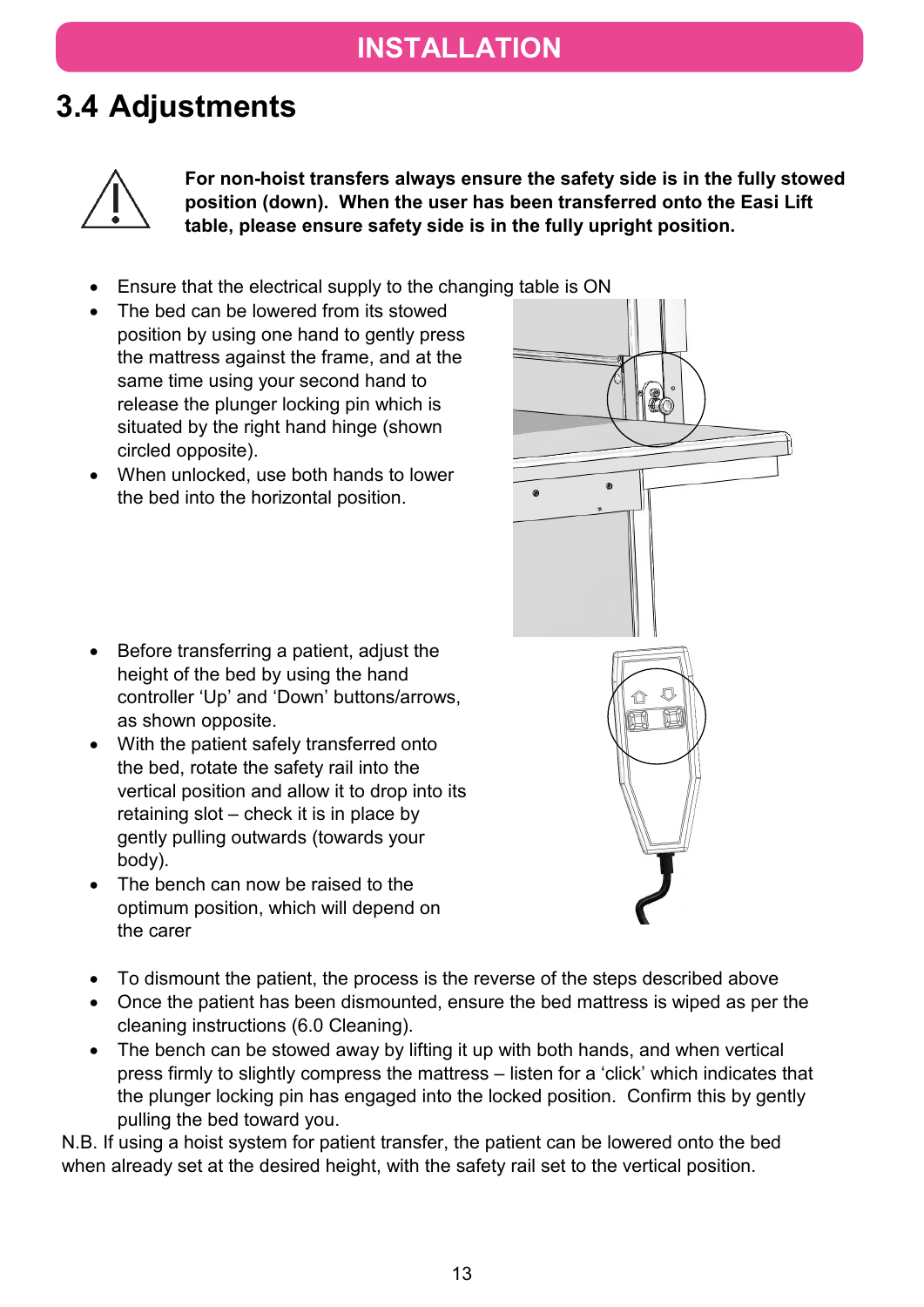**TECHNICAL SPECIFICATION**

# <span id="page-13-0"></span>**4.0 TECHNICAL SPECIFICATION**

## <span id="page-13-1"></span>**4.1 Changing Bench Dimensions**



The diagram above shows the relevant dimensional sizes of the Changing Bench. Below *(Table 3)* is a table containing the dimensions of each size. All dimensions are in mm unless otherwise specified.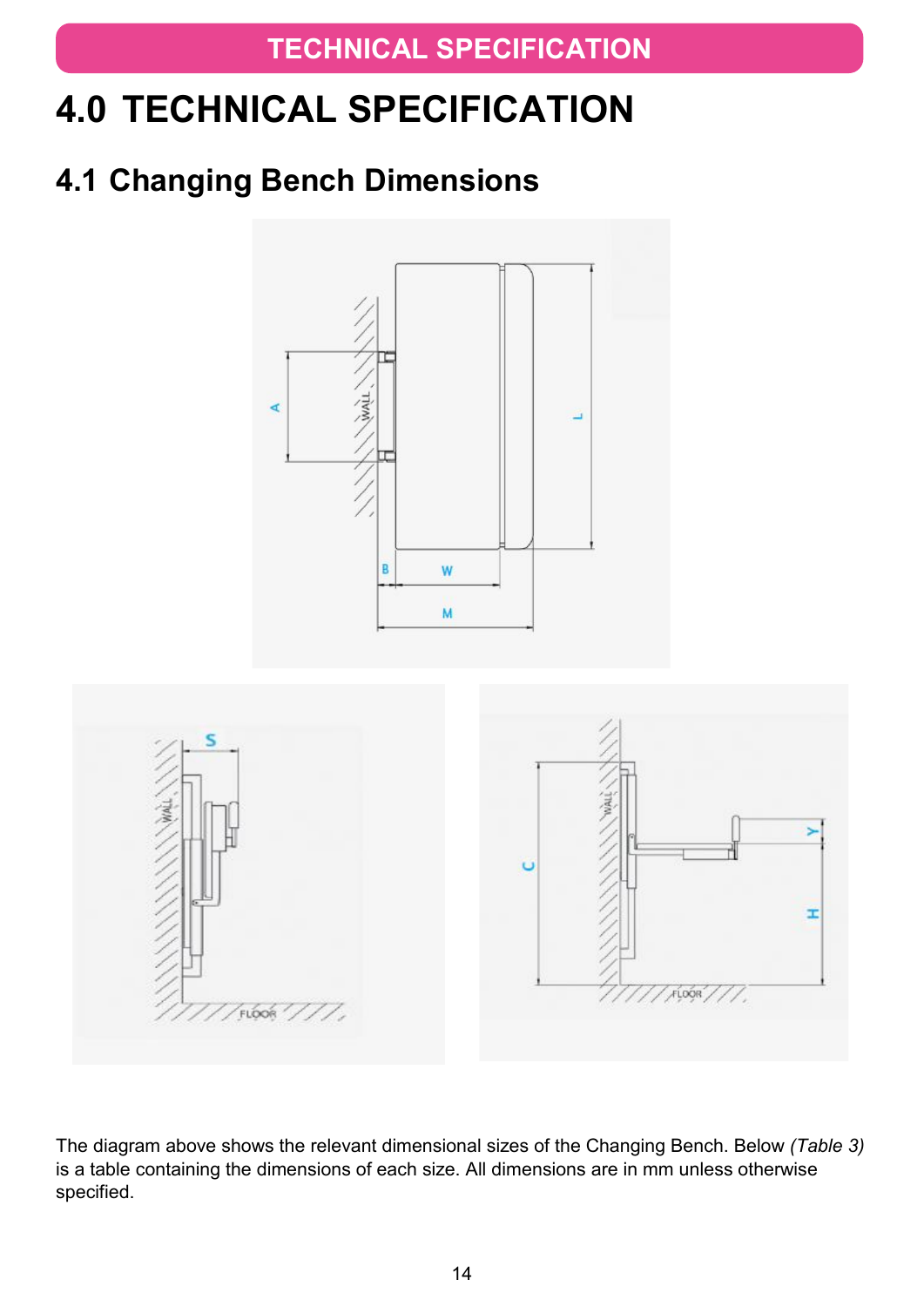#### **TECHNICAL SPECIFICATION**

|                     | <b>Measurement</b>          | Size 1  | Size 2  | Size 3  | Size <sub>4</sub> | Size 5  | Size 6  | Size 7  | Size 8  |
|---------------------|-----------------------------|---------|---------|---------|-------------------|---------|---------|---------|---------|
|                     | <b>Product Code</b>         | 3081    | 3082    | 3083    | 3084              | 3085    | 3086    | 3087    | 3088    |
|                     | Max User Weight (kg)        | 150     | 150     | 150     | 150               | 150     | 150     | 150     | 150     |
| н                   | Height Range (mm)*          | 450-950 | 450-950 | 450-950 | 450-950           | 450-950 | 450-950 | 450-950 | 450-950 |
|                     | <b>Bed Dimensions</b>       |         |         |         |                   |         |         |         |         |
| L                   | Length (mm)                 | 1200    | 1300    | 1400    | 1500              | 1600    | 1700    | 2000    | 2100    |
| W                   | Width (mm)                  | 550     | 550     | 600     | 600               | 650     | 650     | 650     | 650     |
| M                   | Width (mm)                  | 1010    | 1010    | 1060    | 1060              | 1110    | 1110    | 1110    | 1110    |
| M                   | Width (mm)**                | 875     | 875     | 925     | 925               | 975     | 975     | 975     | 975     |
| <b>Safety Sides</b> |                             |         |         |         |                   |         |         |         |         |
| Y                   | Height (mm)                 | 300     | 300     | 300     | 300               | 300     | 300     | 300     | 300     |
| Y                   | Height (mm)**               | 165     | 165     | 165     | 165               | 165     | 165     | 165     | 165     |
| <b>Wall Frame</b>   |                             |         |         |         |                   |         |         |         |         |
| A                   | Width (mm)                  | 700     | 700     | 700     | 700               | 700     | 700     | 700     | 700     |
| B                   | Depth (mm)                  | 110     | 110     | 110     | 110               | 110     | 110     | 110     | 110     |
| $\mathsf{C}$        | Height (mm)                 | 1620    | 1620    | 1620    | 1620              | 1620    | 1620    | 1620    | 1620    |
| <b>Storage</b>      |                             |         |         |         |                   |         |         |         |         |
| S                   | Width (mm)                  | 305     | 305     | 305     | 305               | 305     | 305     | 305     | 305     |
|                     | <b>Shipping Weight (kg)</b> | 80      | 82      | 84      | 86                | 88      | 90      | 94      | 96      |

*Table 3*

\*Dependant on install height \*\*When fitted with stowaway safety rails

#### <span id="page-14-0"></span>**4.2 Environmental - Storage and Operating Conditions**

The Changing Bench is intended for internal use within normal environmental conditions.

It is not intended to be used in environments where there are rapid changes in the environmental temperature and humidity during intended use.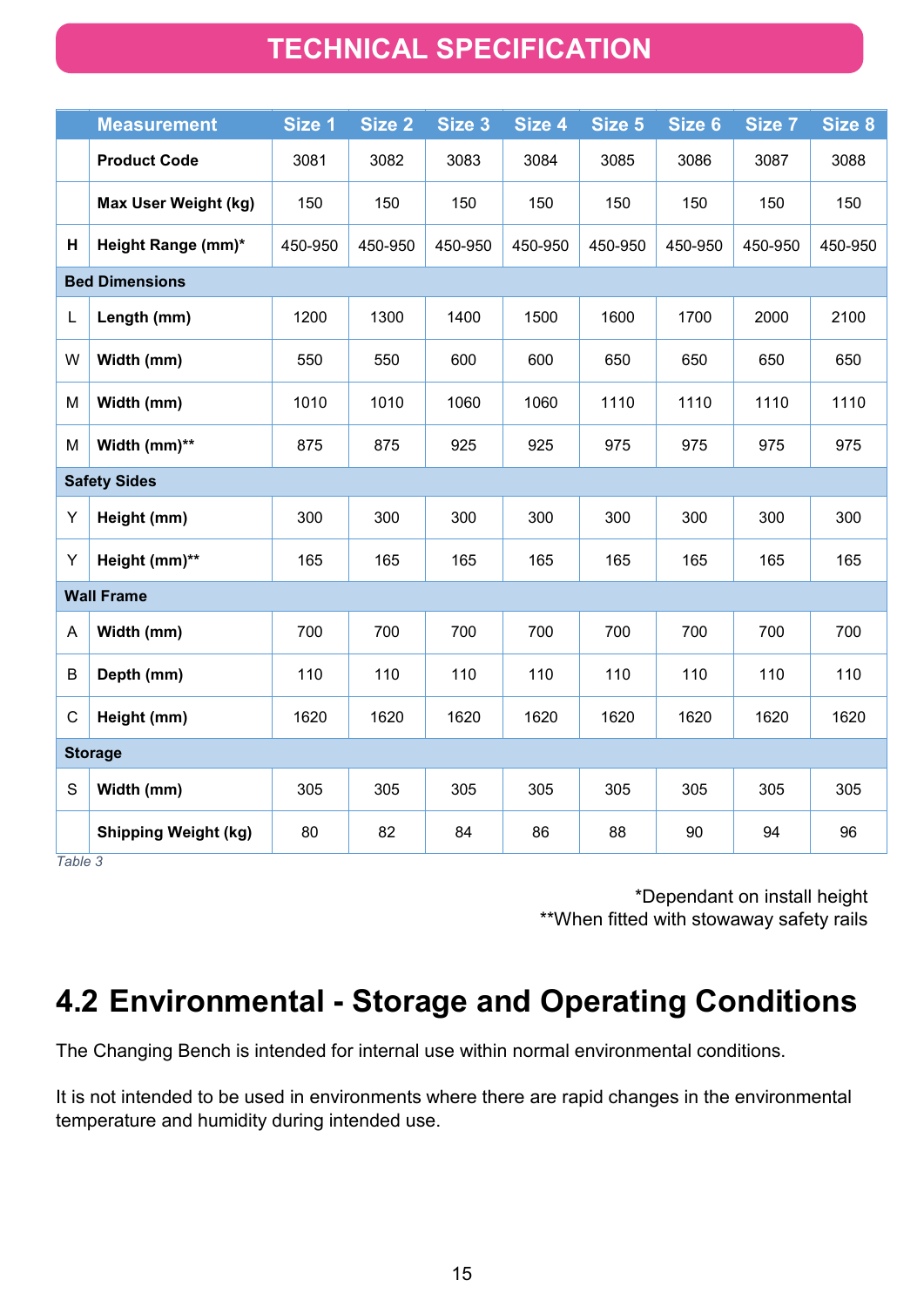The Easi-Lift Changing Bench suffers little from any effects of lint, dust and light.

- Lint Due to there being no mechanical or electrical mechanisms on the Easi-Lift Changing Bench, lint would not affect the Changing Bench working.
- Dust Due to there being no mechanical or electrical mechanisms on the Easi-Lift Changing Bench, dust would not affect the Changing Bench working.
- Light –The Specification of the Changing Bench dictates that normal use would occur during ambient luminance 50 – 500 lux. Additionally, as the Changing Bench is designed for indoor use only, if required the user may wish to switch on room lighting.

#### <span id="page-15-0"></span>**4.2.1 Normal operating conditions**

+5°C to +40°C (41°F to 104°F) at a relative humidity between 15% to 90% RH, non-condensing but not requiring a water vapour pressure greater than 50hPa and atmospheric pressure between 700hPa to 1060hPa

#### <span id="page-15-1"></span>**Shipping and storage conditions**

-25°C to +5°C (-13ºF to 41ºF) with any humidity level +5°C to +35°C (41°F to 95°F) at a relative humidity up to 90%, +35°C to 70°C non-condensing at a water vapour pressure up to 50hPa

During all transportation it is recommended that the Changing Bench remains in its original packaging.

It is recommended that the Changing Bench is stored in a cool, dry place out of direct sunlight. If cleaning is required after storage, please see section [6.0](#page-19-1) [Cleaning](#page-19-1) of the user manual for instructions.

Shipping and storage conditions are also contained on Easi-Lift Box Label:

| SΝ<br><b>REF</b>                                                                                                                 | - Medical Device                                      |  |  |  |  |
|----------------------------------------------------------------------------------------------------------------------------------|-------------------------------------------------------|--|--|--|--|
| Product:                                                                                                                         | <b>SWL</b>                                            |  |  |  |  |
|                                                                                                                                  | <b>Built By:</b>                                      |  |  |  |  |
|                                                                                                                                  | Smirthwaite Ltd, Heathfield,<br>Newton Abbot TQ12 6TL |  |  |  |  |
| European Healthcare & Device Solutions<br><b>REP</b><br>EC<br>(Ireland) Ltd, Stratton House,<br>Bishopstown Road, Cork, Ireland. |                                                       |  |  |  |  |
| Manufactured in the UK<br>Removal of this label will invalidate the warranty                                                     |                                                       |  |  |  |  |
|                                                                                                                                  |                                                       |  |  |  |  |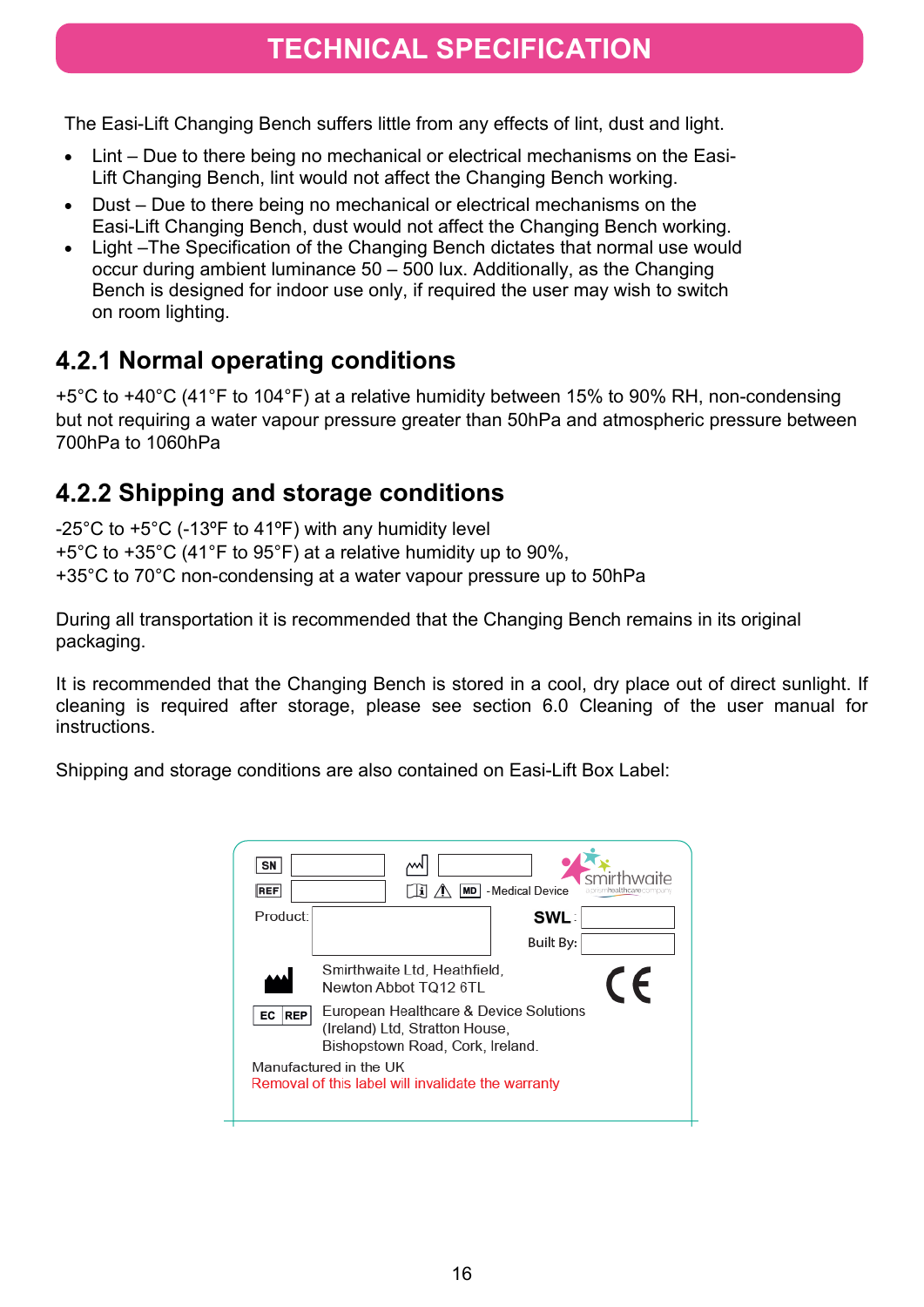#### **TECHNICAL SPECIFICATION**

## <span id="page-16-0"></span>**4.3 Standards Applied**

The standards that have been applied to the device are as follows:

- BS EN ISO 12182:2012 (Assistive products for persons with disability. General requirements and test methods).
- IEC 62366:2015 (Application of usability engineering to medical devices).
- <span id="page-16-1"></span>• BS EN ISO 15233-1 :2016 (Medical devices — Symbols to be used with medical device).

#### **4.4 Disposal**



Please observe the local laws on recycling and respect the current laws for disposal within the community the device is being used within. If there is any uncertainty of the below guidelines, contact your local authorities to determine the proper method of disposal of potentially bio-hazardous parts and accessories.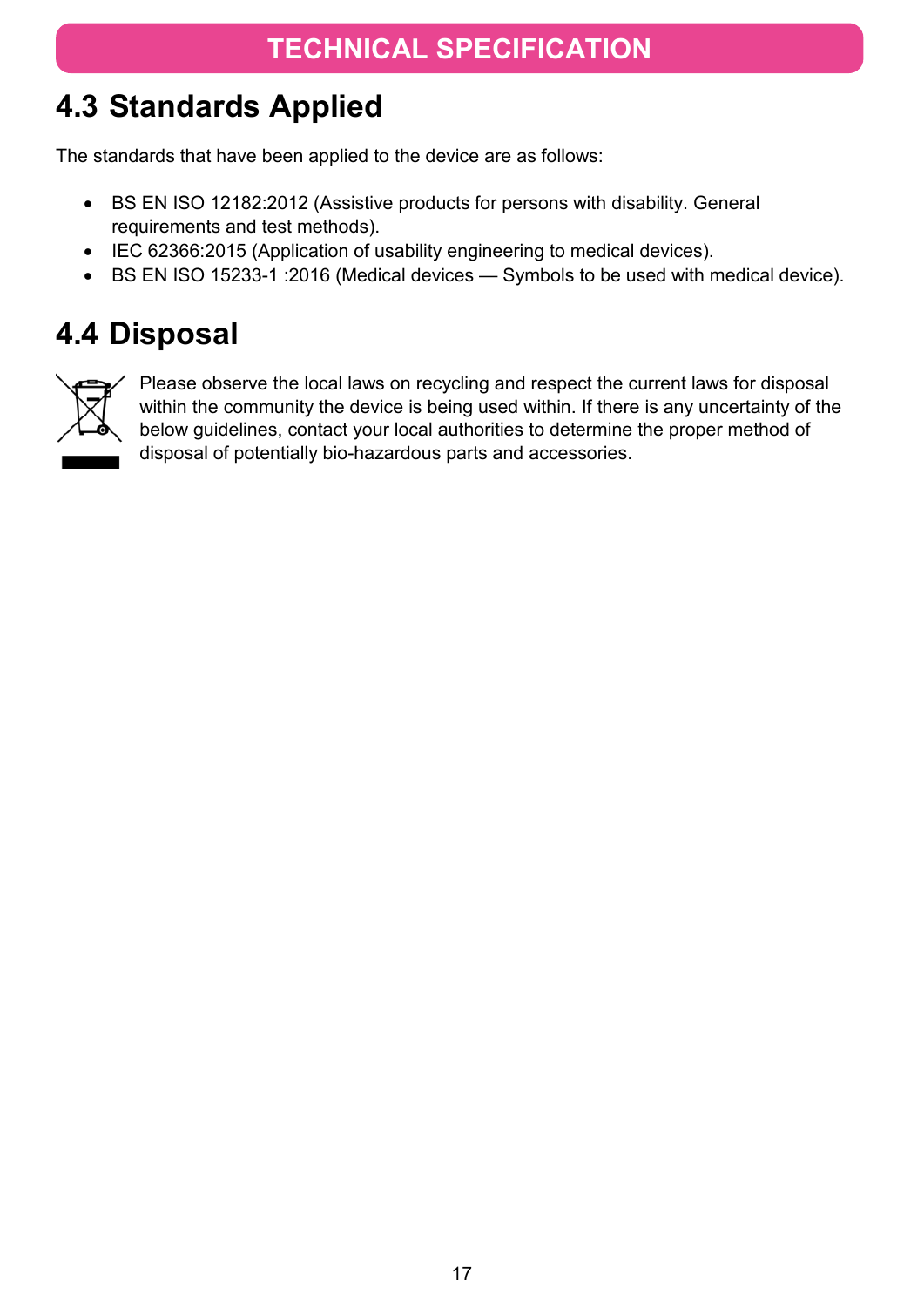## <span id="page-17-0"></span>**5.0 GENERAL INSPECTION AND MAINTENANCE**



No maintenance is to be carried out on the Changing Bench while in use to reduce the risk of injury.

The user will not require any tools when completing their inspections.

When completing services, the authorised service engineer will provide their own tools, including:

<span id="page-17-1"></span>1 x set of metric Allen keys.

## **5.1 Daily Checks - To Be Completed by User**

Prior to each use the Easi-Lift Changing Bench must be inspected visually.



Should any of these items fail the inspection, DO NOT use the Changing Bench. Contact your local authorized dealer for service – contact details are on the last page of this manual.

Visually check for the following:

- Check the mattress for signs of damage or wear and tear
- Keep the upholstery and metal parts clean
- Check the safety rail can be stowed and locked into the vertical position
- Check that the bed rises and lowers when activated by the handset
- Check that the bed can be securely stored in the vertical position, and that the plunger locking pin engages.

## <span id="page-17-2"></span>**5.2 Battery Charging**

Apply the brakes to the castors before charging. Also do not use the Changing Bench whilst charging.

- When the battery is low a buzzer will sound. When this happens plug the charging cable into the socket on the battery pack assembly on the push handle of the Changing Bench.
- Plug the other cable into a mains socket and turn on to begin charging the battery.
- <span id="page-17-3"></span>• The battery will become fully charged in approximately 6 hours.

#### **5.3 Service Interval**

The Easi-Lift Changing Bench should be serviced every 1 year. Servicing must only be undertaken by a Smirthwaite Ltd. service engineer, or by a Smirthwaite Ltd. trained representative.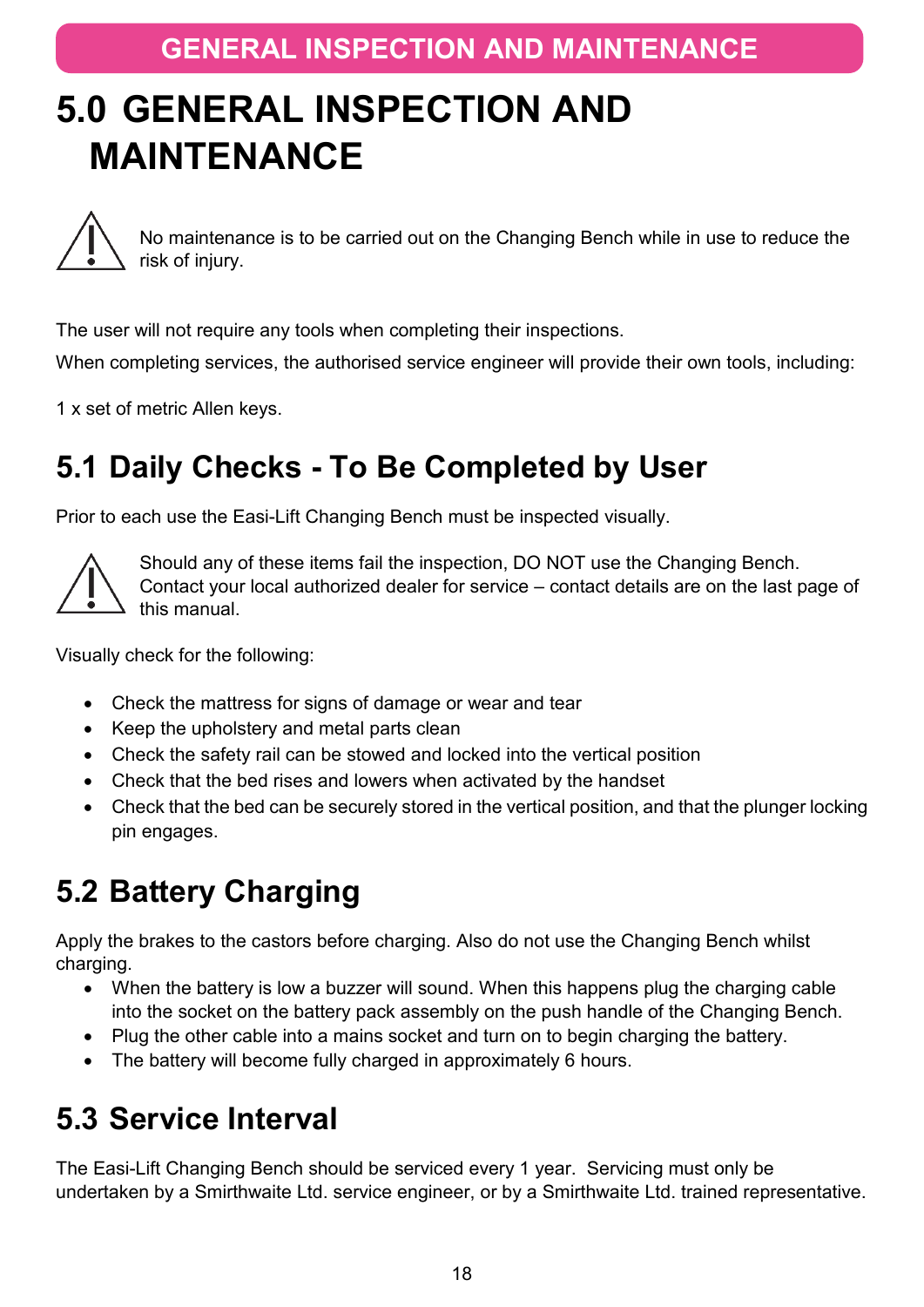#### <span id="page-18-0"></span>**5.4 Nominal Service Life**

Your product has a nominal service life of 7 years, during which full post-sales support will be available with regard to spares and servicing.

Product service life has been determined based upon the design complexity of product, and the anticipated exposure to normal use.

Good practice dictates all Smirthwaite Ltd. products have been designed and manufactured to high levels of safety and quality, and will meet requirements of normal use when maintained in line with our servicing recommendations.



If the product has been out of use for an extended period of time (6 months or more) it should always be serviced prior to being reissued. If the product has been subjected to 'heavy' or 'constant' use, the service should be reduced to half the recommended period.

Constant and/or heavy use is considered to be:

- Daily use above 7 hours' duration.
- Weekly use above 5 days' duration.
- Monthly use above 10 months per year.
- Use by a client who is at 90% to 100% of the maximum weight limit of the product. The maximum weight limit must NEVER be exceeded.
- <span id="page-18-1"></span>• Use by a client who is extremely active, either voluntarily or involuntarily.

#### **5.5 Extending Nominal Service Life**

At Smirthwaite Ltd. we are proud to produce products that have a reputation for quality and durability.

We believe our products have the potential to provide benefits to our clients beyond the nominal service life documented above.

We will continue to provide full support beyond the nominal service life provided the following conditions are met:

- 1. A full service schedule has been maintained.
- 2. A full service and inspection is undertaken at the end of the nominal service life period.
- 3. The product is subsequently serviced annually (or biannually if under 'heavy/constant' use conditions).
- <span id="page-18-2"></span>4. Smirthwaite Ltd. reserve the right to limit support where parts/components are no longer available.

#### **5.6 User Serviceable Parts**

Please contact Smirthwaite Ltd. or your local dealer for information to assist service requirements on the Easi-Lift – e.g. to ascertain the necessary information for replacement parts and components. Contact details are shown on the last page of this manual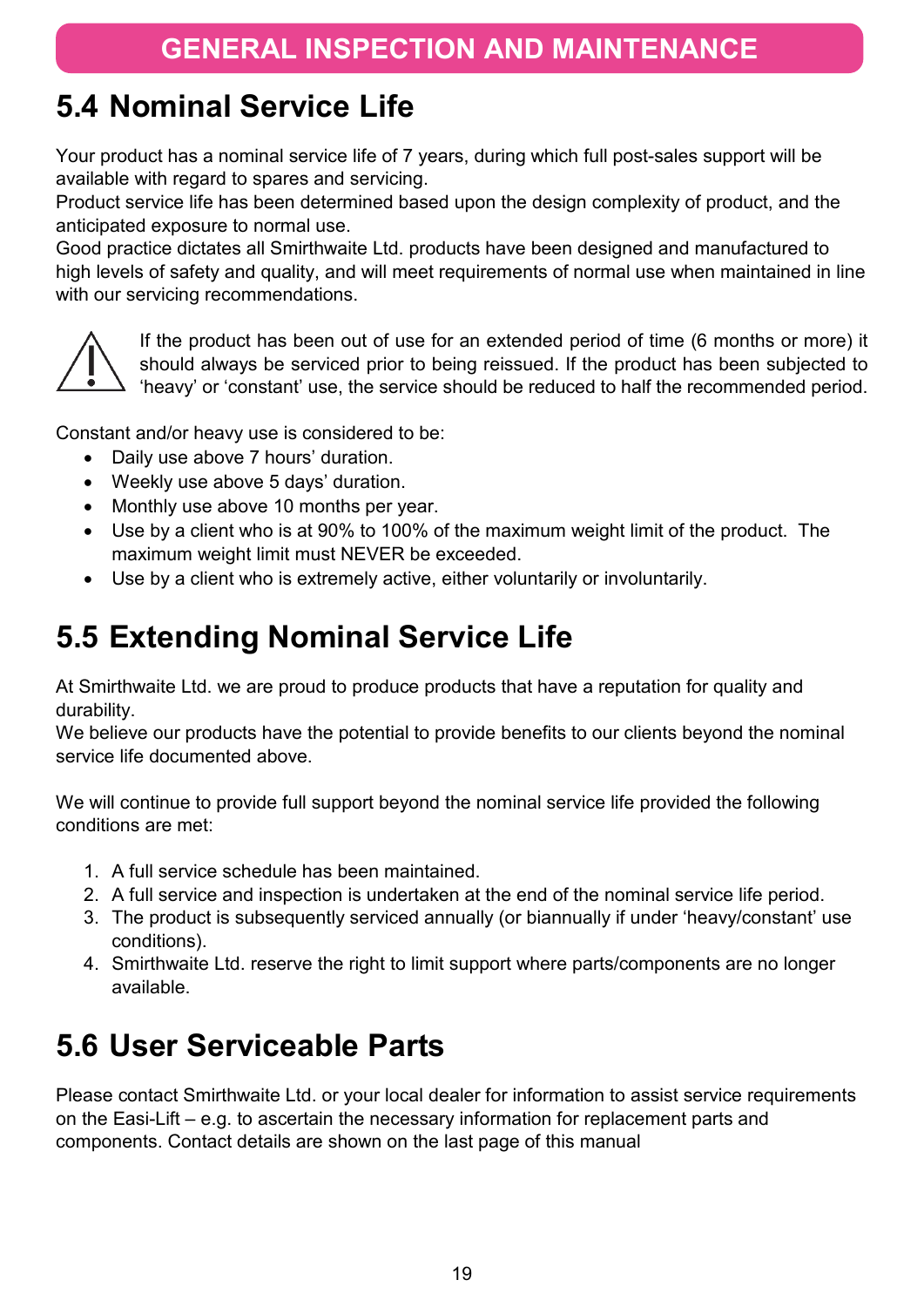## <span id="page-19-0"></span>**5.7 Final Inspection**

When the service is complete:

- Remove any waste created as part of the service from the site.
- Confirm with the operator if the Changing Bench is safe to use and that it has been left in a working state. Isolate the Changing Bench if it is not safe to operate.
- Complete all documentation see section ['7.0](#page-20-2) [Service Documentation.](#page-20-2)'



Incorrect use may result in personal injury or damage to objects

## <span id="page-19-1"></span>**6.0 CLEANING**

Please follow the cleaning guidelines below; noting the frequency is appropriate with usage.



It is recommended to clean the Easi-Lift Changing Bench and accessories before use by a different person, reducing the risk of cross–contamination.

## <span id="page-19-2"></span>**6.1 General cleaning**

The exterior of the Easi-Lift Changing Bench can be cleaned using a damp soapy cloth for general cleaning duties. Please ensure the cloth is damp and not wet. Ensure the exterior of the Changing Bench is dry after cleaning. Dry using a clean dry cloth.

- Upholstery damp cloth and mild detergent.
- Wooden Parts damp cloth and mild detergent.

Key cleaning points include;

- Stubborn marks on the woodwork should be cleaned by using a soft brush.
- Do not soak or immerse the Changing Bench in water.
- The pelvic strap can be cleaned with a damp cloth. In cases of extreme soiling it can be machined washed at low temperature with mild detergent but must be drip dried.
- Store the Changing Bench in a cool dry place out of direct sunlight.



DO NOT use bleach, solvents, abrasives, synthetic detergents, wax polishes, antibacterial sprays or wipes.

For further information, please refer to MHRA or your NHS cleaning guidelines.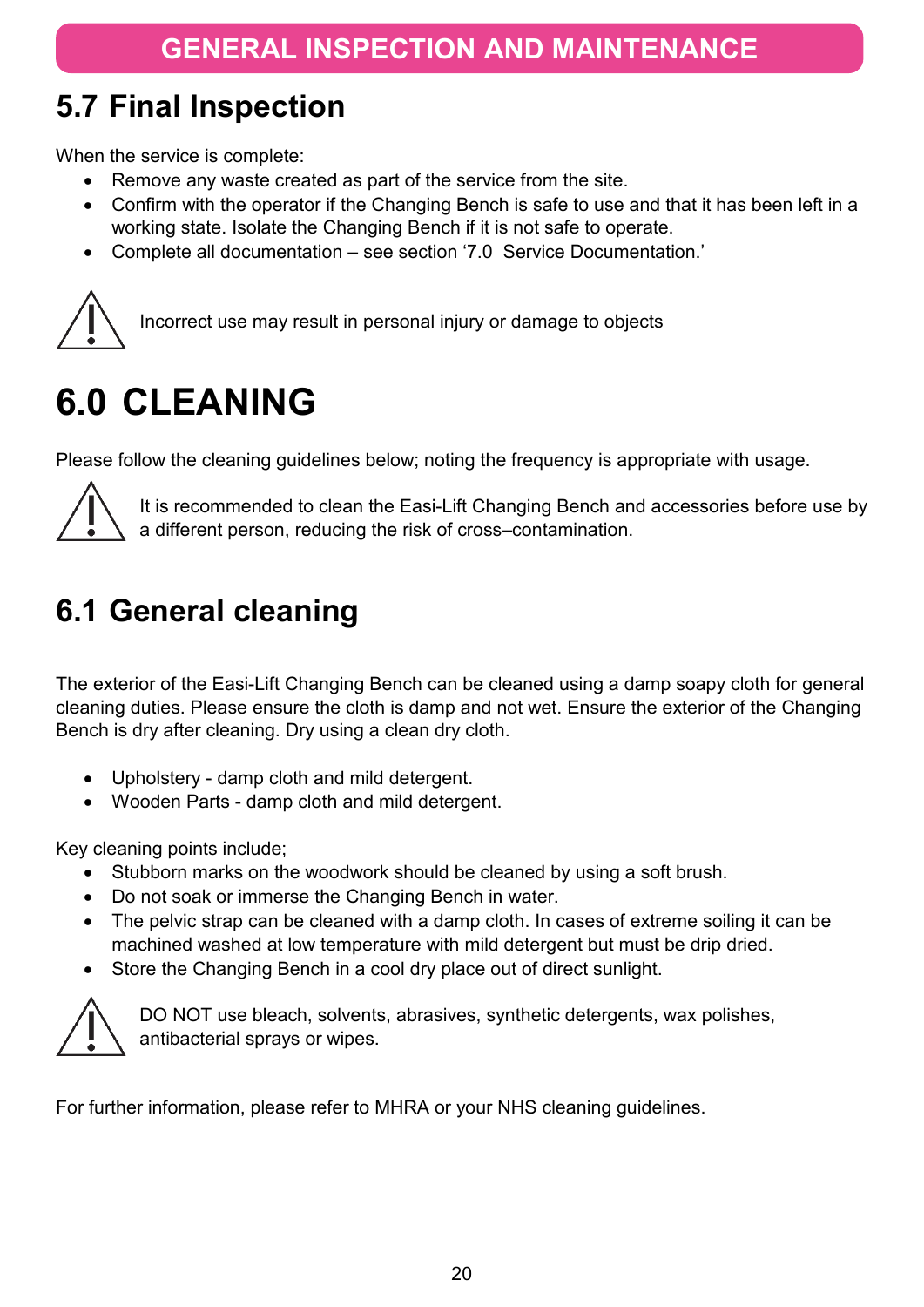# <span id="page-20-2"></span><span id="page-20-0"></span>**7.0 SERVICE DOCUMENTATION**

#### <span id="page-20-1"></span>**7.1 Documentation/ Records**

It is the responsibility of the current equipment owner to ensure the Service Manual (As well as any further manuals for accessories fitted to the equipment) are handed over to the new owner at the time of exchange/sale.

It is the responsibility of the current equipment owner to ensure the service and inspection record form is kept up to date.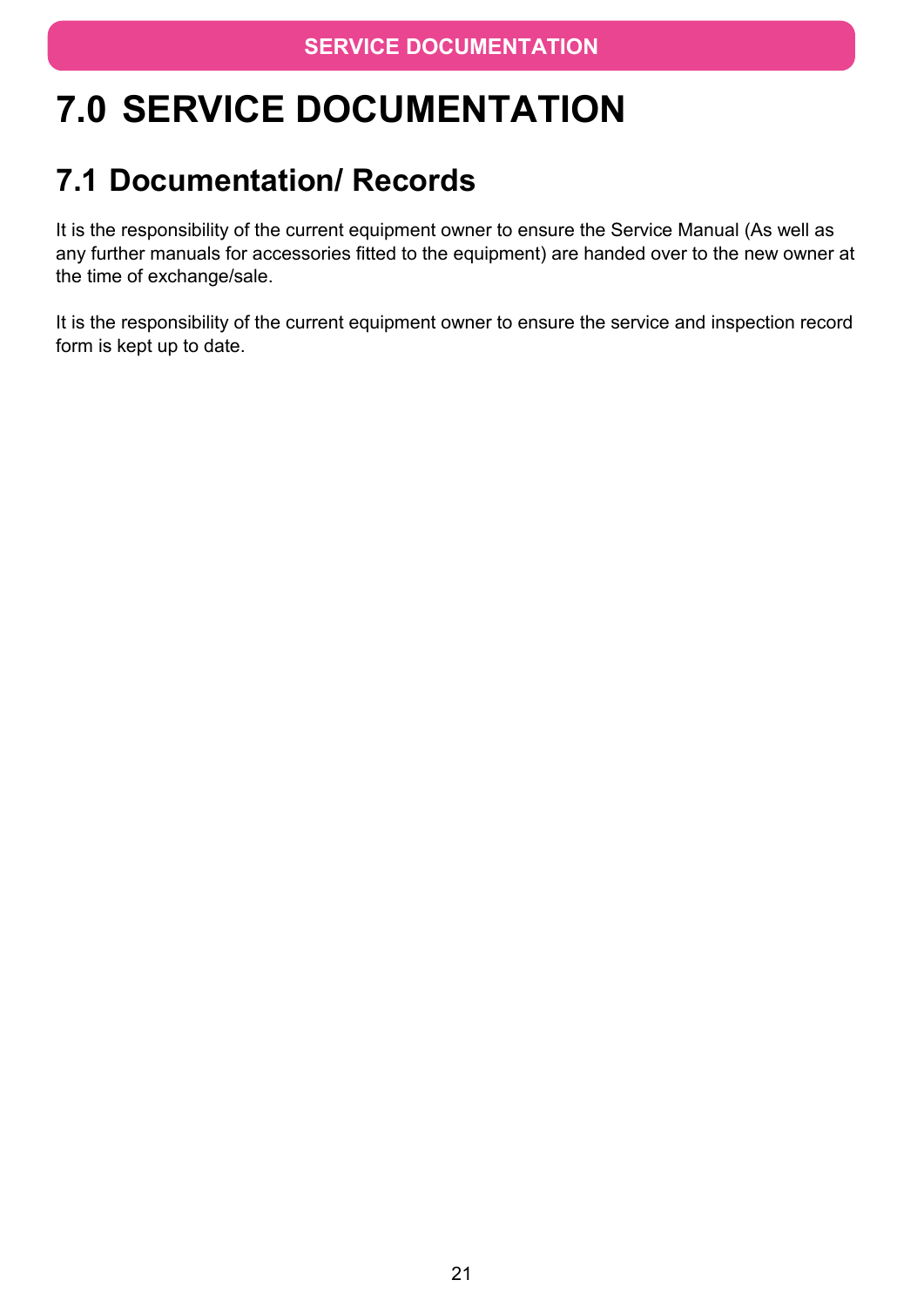#### <span id="page-21-0"></span>**7.2 Service Record History**

Complete this record after each service, repair inspection and/or maintenance. \* Photocopy additional pages as required \*

#### <span id="page-21-1"></span>**Product Information**

| Model                |  |
|----------------------|--|
| Size                 |  |
| Date of Manufacture  |  |
| <b>Serial Number</b> |  |

#### <span id="page-21-2"></span>**7.2.2 Service & inspection record form:**

| Date | Procedure | Service<br>Personnel |
|------|-----------|----------------------|
|      |           |                      |
|      |           |                      |
|      |           |                      |
|      |           |                      |
|      |           |                      |
|      |           |                      |
|      |           |                      |
|      |           |                      |
|      |           |                      |
|      |           |                      |
|      |           |                      |
|      |           |                      |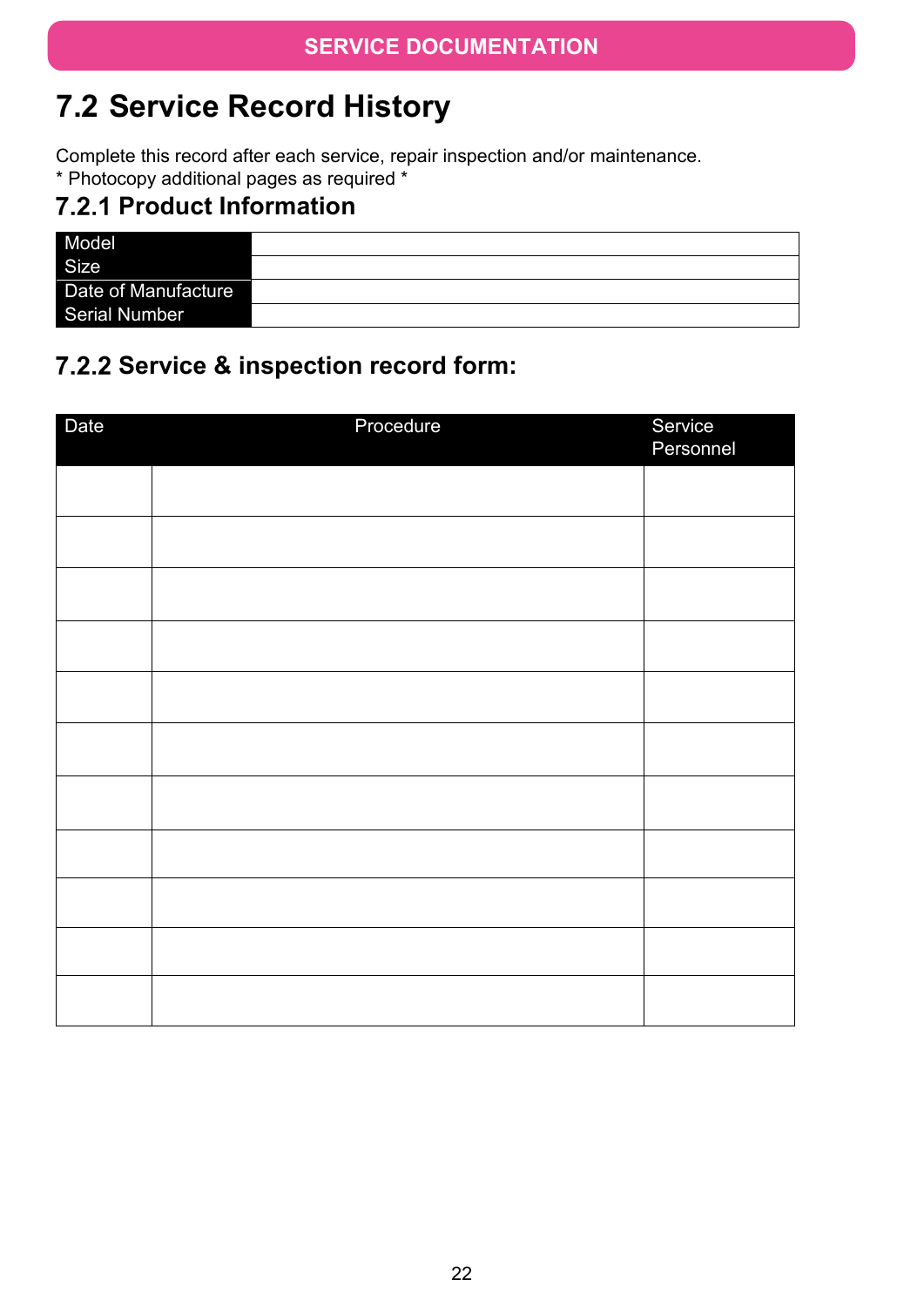#### **WARRANTY**

# <span id="page-22-0"></span>**8.0 WARRANTY**

Smirthwaite Ltd warrants the products detailed on your order to be free from defects in materials and workmanship for a period of 2 years from date of delivery. If a fault develops during the period, please call Customer Services by email or telephone 01626 835552 who will advise you on the best course of action. Possible action may be for us to arrange to send out one of our Service Engineers, or have the goods returned to us. Should a repair not be possible within the guarantee period we will replace the product for new or nearest equivalent product. In the unlikely event that we cannot repair or exchange we will refund in full.

This warranty is in addition to your legal rights. Goods will only be collected from the original delivery address.

A charge may be made where the goods cannot be repaired under the terms of the warranty. You will be advised before this is made.

T: +44 (0)1626 835552

E: [info@smirthwaite.co.uk](mailto:info@smirthwaite.co.uk)

## <span id="page-22-1"></span>**9.0 CONTINUOUS IMPROVEMENT**

Smirthwaite Ltd are committed to continuous improvement to their product range. Should you have any suggestions or comments please send them to our product design department at: [info@smirthwaite.co.uk](mailto:info@smirthwaite.co.uk)

Smirthwaite Ltd reserve the right to change the specification or material without prior notice.

For catalogues, help and further information on our products please contact us at: Smirthwaite Ltd 16 Wentworth Road Heathfield, Devon.TQ12 6TL T: +44 (0)1626 835552 E: [info@smirthwaite.co.uk](mailto:info@smirthwaite.co.uk) W: [www.smirthwaite.co.uk](http://www.smirthwaite.co.uk/)